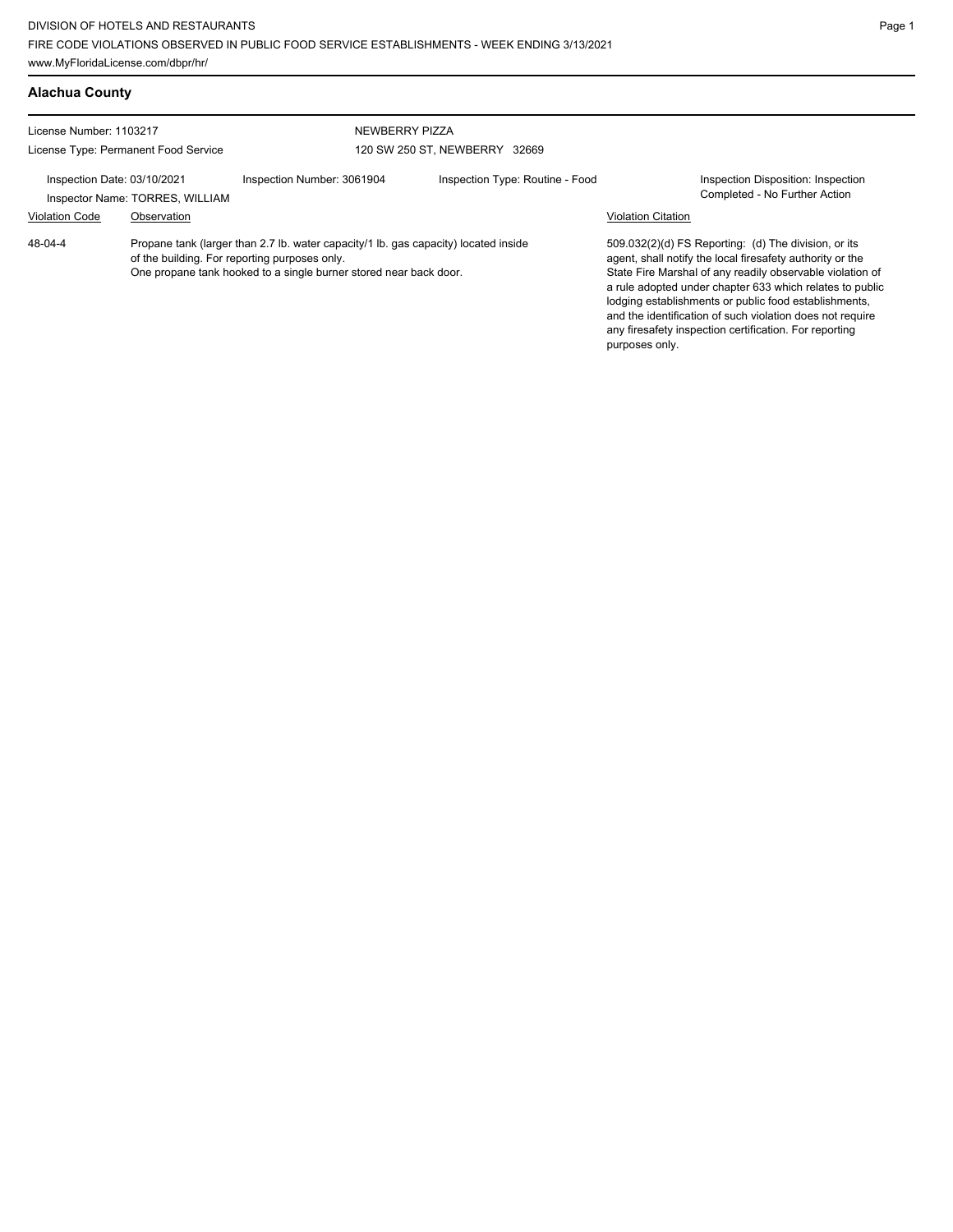| <b>Bay County</b>                    |                               |                                                                                                                                      |                                               |                                                                                                                                                                                                                                                                                                                                                                                                                                                                                                        |
|--------------------------------------|-------------------------------|--------------------------------------------------------------------------------------------------------------------------------------|-----------------------------------------------|--------------------------------------------------------------------------------------------------------------------------------------------------------------------------------------------------------------------------------------------------------------------------------------------------------------------------------------------------------------------------------------------------------------------------------------------------------------------------------------------------------|
| License Number: 1305821              |                               |                                                                                                                                      | <b>SSPCB HOSPITALITY LLC</b>                  |                                                                                                                                                                                                                                                                                                                                                                                                                                                                                                        |
| License Type: Permanent Food Service |                               |                                                                                                                                      | 12513 FRONT BEACH RD, PANAMA CITY BEACH 32407 |                                                                                                                                                                                                                                                                                                                                                                                                                                                                                                        |
| Inspection Date: 03/09/2021          | Inspector Name: MONROE, JANIE | Inspection Number: 3054174                                                                                                           | Inspection Type: Routine - Food               | Inspection Disposition: Inspection<br>Completed - No Further Action                                                                                                                                                                                                                                                                                                                                                                                                                                    |
| <b>Violation Code</b>                | Observation                   |                                                                                                                                      |                                               | <b>Violation Citation</b>                                                                                                                                                                                                                                                                                                                                                                                                                                                                              |
| 48-01-5                              | For reporting purposes only.  | No current insurance inspector boiler report or boiler certificate available for boiler.                                             |                                               | 61C-1.004(9) FAC Reporting: (9) Heating and<br>ventilation - The heating and ventilation system shall be<br>kept in good repair or be installed to maintain a<br>minimum of 68 degrees Fahrenheit throughout the<br>building. The insurance inspectors boiler report is<br>required annually for power boilers and high<br>pressure/high temperature boilers and biannually for low<br>pressure steam or vapor heating boilers and shall be<br>posted in the boiler room. For reporting purposes only. |
| 48-04-4                              |                               | Propane tank (larger than 2.7 lb. water capacity/1 lb. gas capacity) located inside<br>of the building. For reporting purposes only. |                                               | 509.032(2)(d) FS Reporting: (d) The division, or its<br>agent, shall notify the local firesafety authority or the<br>State Fire Marshal of any readily observable violation of<br>a rule adopted under chapter 633 which relates to public<br>lodging establishments or public food establishments,<br>and the identification of such violation does not require<br>any firesafety inspection certification. For reporting<br>purposes only.                                                           |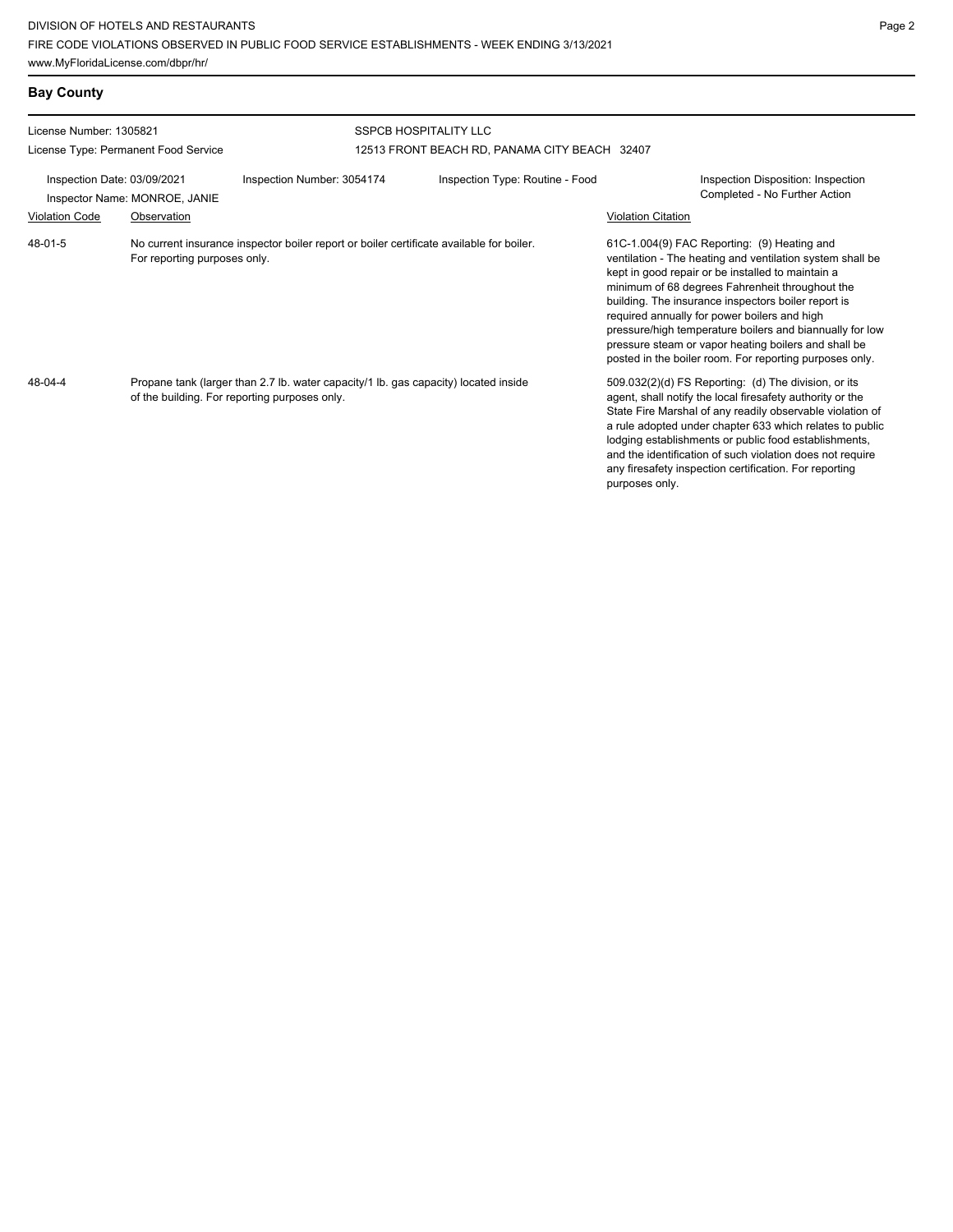| <b>Brevard County</b>                                                                                                                           |                                      |                                                                           |                                                  |                                                                                                                                                                                                                                                                                                                                                                                                                                              |  |  |
|-------------------------------------------------------------------------------------------------------------------------------------------------|--------------------------------------|---------------------------------------------------------------------------|--------------------------------------------------|----------------------------------------------------------------------------------------------------------------------------------------------------------------------------------------------------------------------------------------------------------------------------------------------------------------------------------------------------------------------------------------------------------------------------------------------|--|--|
| License Number: 1506790                                                                                                                         |                                      |                                                                           | <b>MEXICO'S GRILL</b>                            |                                                                                                                                                                                                                                                                                                                                                                                                                                              |  |  |
|                                                                                                                                                 | License Type: Permanent Food Service |                                                                           | 5240 N ATLANTIC AVE, UNIT 170, COCOA BEACH 32931 |                                                                                                                                                                                                                                                                                                                                                                                                                                              |  |  |
| Inspection Date: 03/08/2021                                                                                                                     | Inspector Name: HICKS, GEORGE RANDY  | Inspection Number: 3059292                                                | Inspection Type: Routine - Food                  | Inspection Disposition: Inspection<br>Completed - No Further Action                                                                                                                                                                                                                                                                                                                                                                          |  |  |
| <b>Violation Code</b>                                                                                                                           | Observation                          |                                                                           |                                                  | <b>Violation Citation</b>                                                                                                                                                                                                                                                                                                                                                                                                                    |  |  |
| 48-04-4<br>Propane tank (larger than 2.7 lb. water capacity/1 lb. gas capacity) located inside<br>of the building. For reporting purposes only. |                                      |                                                                           |                                                  | 509.032(2)(d) FS Reporting: (d) The division, or its<br>agent, shall notify the local firesafety authority or the<br>State Fire Marshal of any readily observable violation of<br>a rule adopted under chapter 633 which relates to public<br>lodging establishments or public food establishments,<br>and the identification of such violation does not require<br>any firesafety inspection certification. For reporting<br>purposes only. |  |  |
| License Number: 1506150                                                                                                                         |                                      |                                                                           | SQUID LIPS WATERFRONT                            |                                                                                                                                                                                                                                                                                                                                                                                                                                              |  |  |
|                                                                                                                                                 | License Type: Permanent Food Service |                                                                           | 1477 PINEAPPLE AVE, MELBOURNE 32935              |                                                                                                                                                                                                                                                                                                                                                                                                                                              |  |  |
| Inspection Date: 03/10/2021<br>Inspector Name: MITTEN, JAMES                                                                                    |                                      | Inspection Number: 3025600                                                | Inspection Type: Routine - Food                  | <b>Inspection Disposition: Warning</b><br>Issued                                                                                                                                                                                                                                                                                                                                                                                             |  |  |
| <b>Violation Code</b>                                                                                                                           | Observation                          |                                                                           |                                                  | Violation Citation                                                                                                                                                                                                                                                                                                                                                                                                                           |  |  |
| $45-02-4$                                                                                                                                       | At shark bar                         | Portable fire extinguisher gauge in red zone. For reporting purposes only |                                                  | 509.032(2)(d) FS Reporting: (d) The division, or its<br>agent, shall notify the local firesafety authority or the<br>State Fire Marshal of any readily observable violation of<br>a rule adopted under chapter 633 which relates to public<br>lodging establishments or public food establishments,<br>and the identification of such violation does not require<br>any firesafety inspection certification. For reporting                   |  |  |

purposes only.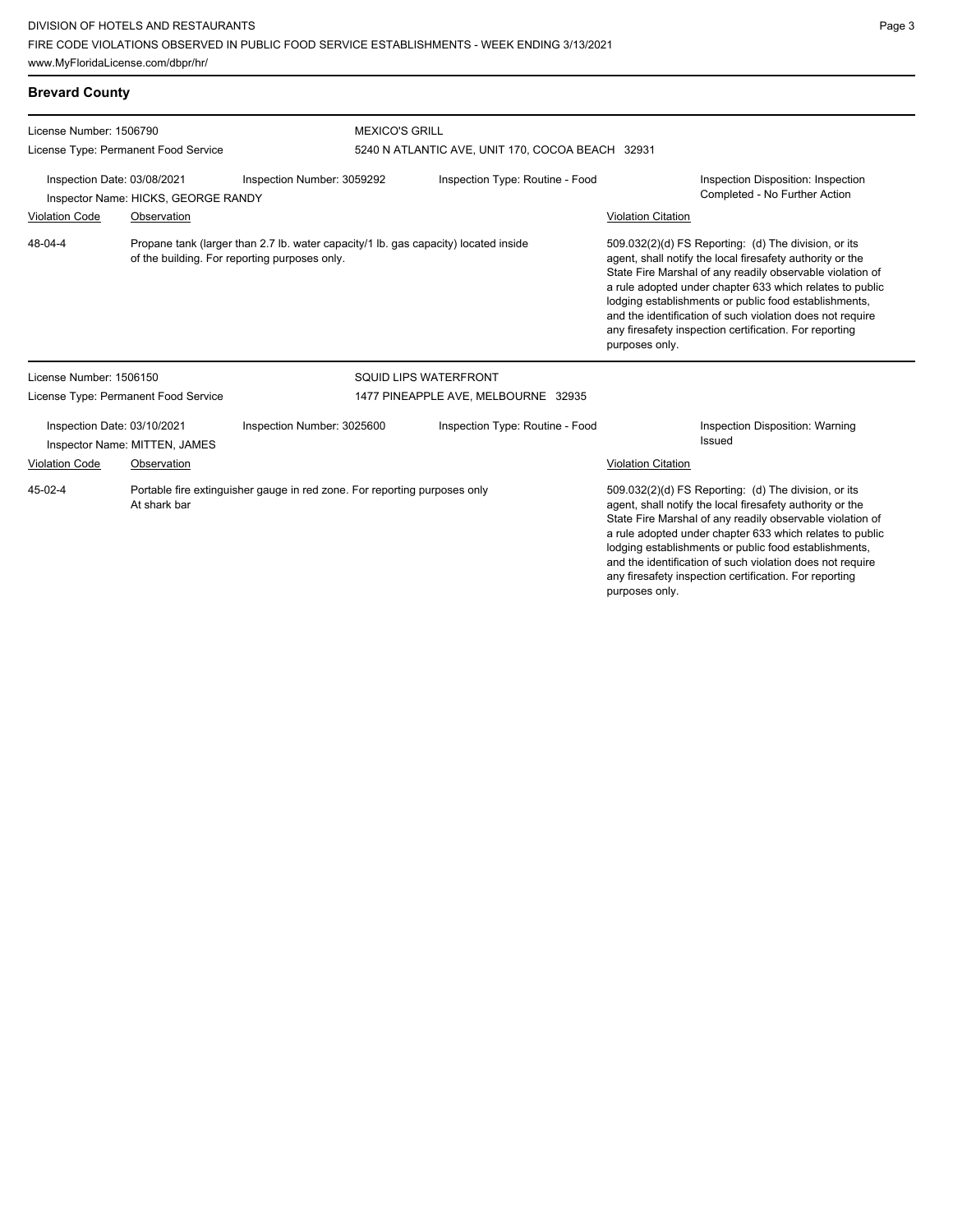| <b>Broward County</b>                                |                                                  |                                                                                                                                                                   |                                          |                                                                                                                                                                                                                                                                                                                                                                                                                                              |  |
|------------------------------------------------------|--------------------------------------------------|-------------------------------------------------------------------------------------------------------------------------------------------------------------------|------------------------------------------|----------------------------------------------------------------------------------------------------------------------------------------------------------------------------------------------------------------------------------------------------------------------------------------------------------------------------------------------------------------------------------------------------------------------------------------------|--|
| License Number: 1619092                              |                                                  | PIEZANOS POMPANO                                                                                                                                                  |                                          |                                                                                                                                                                                                                                                                                                                                                                                                                                              |  |
|                                                      | License Type: Permanent Food Service             |                                                                                                                                                                   | 40 SW 15 ST, POMPANO BEACH 33060         |                                                                                                                                                                                                                                                                                                                                                                                                                                              |  |
| Inspection Date: 03/08/2021<br><b>Violation Code</b> | Inspector Name: GOODWIN, NICHOLAS<br>Observation | Inspection Number: 3070182                                                                                                                                        | Inspection Type: Routine - Food          | Inspection Disposition: Inspection<br>Completed - No Further Action<br><b>Violation Citation</b>                                                                                                                                                                                                                                                                                                                                             |  |
|                                                      |                                                  |                                                                                                                                                                   |                                          |                                                                                                                                                                                                                                                                                                                                                                                                                                              |  |
| 45-02-4                                              |                                                  | Portable fire extinguisher gauge in red zone. For reporting purposes only. Fire<br>extinguisher located next hand sink and pizza oven                             |                                          | 509.032(2)(d) FS Reporting: (d) The division, or its<br>agent, shall notify the local firesafety authority or the<br>State Fire Marshal of any readily observable violation of<br>a rule adopted under chapter 633 which relates to public<br>lodging establishments or public food establishments,<br>and the identification of such violation does not require<br>any firesafety inspection certification. For reporting<br>purposes only. |  |
| License Number: 1620698                              |                                                  |                                                                                                                                                                   | SNAPPERS FISH AND CHICKEN                |                                                                                                                                                                                                                                                                                                                                                                                                                                              |  |
|                                                      | License Type: Permanent Food Service             |                                                                                                                                                                   | 600 NW 3 ST, POMPANO BEACH 33060         |                                                                                                                                                                                                                                                                                                                                                                                                                                              |  |
| Inspection Date: 03/09/2021                          | Inspector Name: GOODWIN, NICHOLAS                | Inspection Number: 3063132                                                                                                                                        | Inspection Type: Routine - Food          | Inspection Disposition: Inspection<br>Completed - No Further Action                                                                                                                                                                                                                                                                                                                                                                          |  |
| <b>Violation Code</b>                                | Observation                                      |                                                                                                                                                                   |                                          | <b>Violation Citation</b>                                                                                                                                                                                                                                                                                                                                                                                                                    |  |
| 49-01-4                                              |                                                  | Flammables stored in storage room. For reporting purposes only. Gasoline can<br>and gas pressure washer stored in dry storage room.                               |                                          | 61C-1.004(6) FAC Reporting: (6) Attics, basements,<br>boiler rooms, meter rooms, laundry rooms, and storage<br>rooms shall be kept clean and free of debris and<br>flammables. For reporting purposes only.                                                                                                                                                                                                                                  |  |
| License Number: 1617543                              |                                                  | <b>EL MARIACHI</b>                                                                                                                                                |                                          |                                                                                                                                                                                                                                                                                                                                                                                                                                              |  |
|                                                      | License Type: Permanent Food Service             |                                                                                                                                                                   | 4625 UNIVERSITY DR, CORAL SPRINGS 33067  |                                                                                                                                                                                                                                                                                                                                                                                                                                              |  |
| Inspection Date: 03/08/2021                          | Inspector Name: STEUBER, RYAN                    | Inspection Number: 3070808                                                                                                                                        | Inspection Type: Routine - Food          | Inspection Disposition: Inspection<br>Completed - No Further Action                                                                                                                                                                                                                                                                                                                                                                          |  |
| <b>Violation Code</b>                                | <b>Observation</b>                               |                                                                                                                                                                   |                                          | <b>Violation Citation</b>                                                                                                                                                                                                                                                                                                                                                                                                                    |  |
| 45-02-4                                              | sink                                             | Portable fire extinguisher gauge in red zone. For reporting purposes only. At triple                                                                              |                                          | 509.032(2)(d) FS Reporting: (d) The division, or its<br>agent, shall notify the local firesafety authority or the<br>State Fire Marshal of any readily observable violation of<br>a rule adopted under chapter 633 which relates to public<br>lodging establishments or public food establishments,<br>and the identification of such violation does not require<br>any firesafety inspection certification. For reporting<br>purposes only. |  |
| License Number: 1621088                              |                                                  | <b>BROWARD CATERING</b>                                                                                                                                           |                                          |                                                                                                                                                                                                                                                                                                                                                                                                                                              |  |
| License Type: Catering                               |                                                  |                                                                                                                                                                   | 1437 S POWERLINE RD, POMPANO BEACH 33069 |                                                                                                                                                                                                                                                                                                                                                                                                                                              |  |
| Inspection Date: 03/09/2021                          | Inspector Name: GOODWIN, NICHOLAS                | Inspection Number: 1118052                                                                                                                                        | Inspection Type: Routine - Food          | Inspection Disposition: Inspection<br>Completed - No Further Action                                                                                                                                                                                                                                                                                                                                                                          |  |
| <b>Violation Code</b>                                | Observation                                      |                                                                                                                                                                   |                                          | <b>Violation Citation</b>                                                                                                                                                                                                                                                                                                                                                                                                                    |  |
| 48-04-4                                              | On-Site**                                        | Propane tank (larger than 2.7 lb. water capacity/1 lb. gas capacity) located inside<br>of the building. For reporting purposes only. Operator removed **Corrected |                                          | 509.032(2)(d) FS Reporting: (d) The division, or its<br>agent, shall notify the local firesafety authority or the<br>State Fire Marshal of any readily observable violation of<br>a rule adopted under chapter 633 which relates to public<br>lodging establishments or public food establishments,<br>and the identification of such violation does not require<br>any firesafety inspection certification. For reporting<br>purposes only. |  |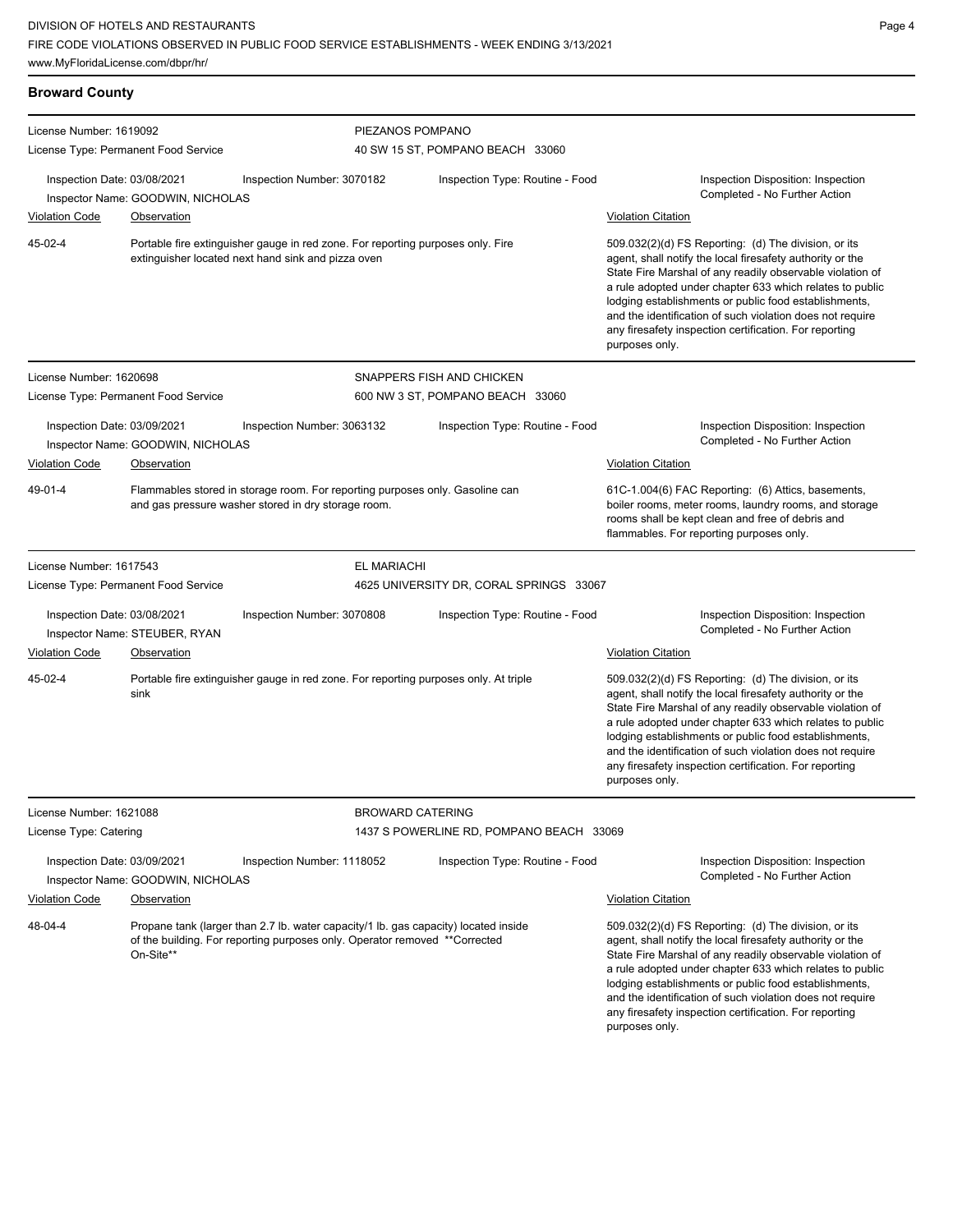| <b>Columbia County</b>                                                  |                                                 |                                                                            |                                                               |                                 |  |                           |                                                                                                                                                                                                                                                                                                                                                                                                                            |  |
|-------------------------------------------------------------------------|-------------------------------------------------|----------------------------------------------------------------------------|---------------------------------------------------------------|---------------------------------|--|---------------------------|----------------------------------------------------------------------------------------------------------------------------------------------------------------------------------------------------------------------------------------------------------------------------------------------------------------------------------------------------------------------------------------------------------------------------|--|
| License Number: 2250089<br>License Type: Mobile Food Dispensing Vehicle |                                                 |                                                                            | MAMA DUKES HOME COOKING<br>133 NW WILTON WAY, LAKE CITY 32055 |                                 |  |                           |                                                                                                                                                                                                                                                                                                                                                                                                                            |  |
| Inspection Date: 03/09/2021<br><b>Violation Code</b>                    | Inspector Name: BAILEY, KIMBERLY<br>Observation | Inspection Number: 1232018                                                 |                                                               | Inspection Type: Routine - Food |  | <b>Violation Citation</b> | Inspection Disposition: Inspection<br>Completed - No Further Action                                                                                                                                                                                                                                                                                                                                                        |  |
| $45-02-4$                                                               |                                                 | Portable fire extinguisher gauge in red zone. For reporting purposes only. |                                                               |                                 |  |                           | 509.032(2)(d) FS Reporting: (d) The division, or its<br>agent, shall notify the local firesafety authority or the<br>State Fire Marshal of any readily observable violation of<br>a rule adopted under chapter 633 which relates to public<br>lodging establishments or public food establishments,<br>and the identification of such violation does not require<br>any firesafety inspection certification. For reporting |  |

purposes only.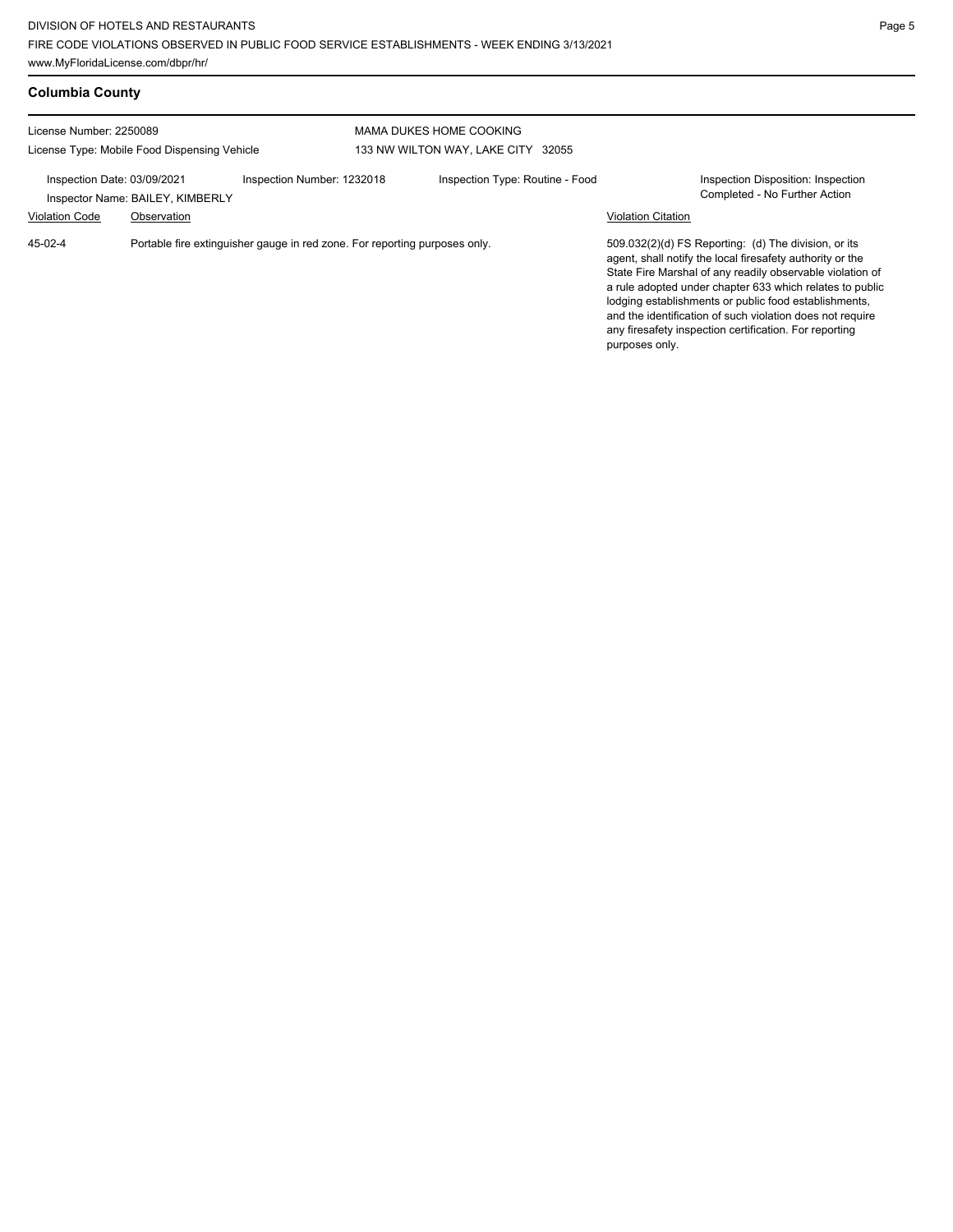|                              | www.MyFloridaLicense.com/dbpr/hr/    |                                                                                                                                                                                                                                                    |                                         |                                                                                                                                                                                                                                                                                                                                                                                                                                                                                                        |
|------------------------------|--------------------------------------|----------------------------------------------------------------------------------------------------------------------------------------------------------------------------------------------------------------------------------------------------|-----------------------------------------|--------------------------------------------------------------------------------------------------------------------------------------------------------------------------------------------------------------------------------------------------------------------------------------------------------------------------------------------------------------------------------------------------------------------------------------------------------------------------------------------------------|
| <b>Dade County</b>           |                                      |                                                                                                                                                                                                                                                    |                                         |                                                                                                                                                                                                                                                                                                                                                                                                                                                                                                        |
| License Number: 2327558      |                                      |                                                                                                                                                                                                                                                    | PRESTONS MAIN KITCHEN                   |                                                                                                                                                                                                                                                                                                                                                                                                                                                                                                        |
|                              | License Type: Permanent Food Service |                                                                                                                                                                                                                                                    | 1601 COLLINS AVE, MIAMI BEACH 33139     |                                                                                                                                                                                                                                                                                                                                                                                                                                                                                                        |
| Inspection Date: 03/10/2021  | Inspector Name: HODGE, KRISTEN       | Inspection Number: 3073868                                                                                                                                                                                                                         | Inspection Type: Routine - Food         | Inspection Disposition: Inspection<br>Completed - No Further Action                                                                                                                                                                                                                                                                                                                                                                                                                                    |
| <b>Violation Code</b>        | Observation                          |                                                                                                                                                                                                                                                    |                                         | <b>Violation Citation</b>                                                                                                                                                                                                                                                                                                                                                                                                                                                                              |
| 48-01-5<br>095284 All expire |                                      | No current insurance inspector boiler report or boiler certificate available for boiler.<br>For reporting purposes only. Observed Observed boiler jurisdiction number's<br>086663, 133030, 133393, 131418, 131417, 130721, 086664, 086665, 095285, |                                         | 61C-1.004(9) FAC Reporting: (9) Heating and<br>ventilation - The heating and ventilation system shall be<br>kept in good repair or be installed to maintain a<br>minimum of 68 degrees Fahrenheit throughout the<br>building. The insurance inspectors boiler report is<br>required annually for power boilers and high<br>pressure/high temperature boilers and biannually for low<br>pressure steam or vapor heating boilers and shall be<br>posted in the boiler room. For reporting purposes only. |
| License Number: 2335836      |                                      | ROSETTA BAKERY                                                                                                                                                                                                                                     |                                         |                                                                                                                                                                                                                                                                                                                                                                                                                                                                                                        |
|                              | License Type: Permanent Food Service |                                                                                                                                                                                                                                                    | 929 COLLINS AVE, MIAMI BEACH 33139      |                                                                                                                                                                                                                                                                                                                                                                                                                                                                                                        |
| Inspection Date: 03/08/2021  | Inspector Name: URIBE, GUISELLA      | Inspection Number: 3063254                                                                                                                                                                                                                         | Inspection Type: Routine - Food         | Inspection Disposition: Inspection<br>Completed - No Further Action                                                                                                                                                                                                                                                                                                                                                                                                                                    |
| <b>Violation Code</b>        | Observation                          |                                                                                                                                                                                                                                                    |                                         | <b>Violation Citation</b>                                                                                                                                                                                                                                                                                                                                                                                                                                                                              |
| 45-02-4                      | on second floor.                     | Portable fire extinguisher gauge in red zone. For reporting purposes only, located                                                                                                                                                                 |                                         | 509.032(2)(d) FS Reporting: (d) The division, or its<br>agent, shall notify the local firesafety authority or the<br>State Fire Marshal of any readily observable violation of<br>a rule adopted under chapter 633 which relates to public<br>lodging establishments or public food establishments,<br>and the identification of such violation does not require<br>any firesafety inspection certification. For reporting<br>purposes only.                                                           |
| License Number: 2319252      |                                      | <b>SOCIAL CLUB</b>                                                                                                                                                                                                                                 |                                         |                                                                                                                                                                                                                                                                                                                                                                                                                                                                                                        |
|                              | License Type: Permanent Food Service |                                                                                                                                                                                                                                                    | 1725 COLLINS AVE, MIAMI BEACH 331392006 |                                                                                                                                                                                                                                                                                                                                                                                                                                                                                                        |
| Inspection Date: 03/11/2021  | Inspector Name: URIBE, GUISELLA      | Inspection Number: 3064309                                                                                                                                                                                                                         | Inspection Type: Routine - Food         | Inspection Disposition: Inspection<br>Completed - No Further Action                                                                                                                                                                                                                                                                                                                                                                                                                                    |
| <b>Violation Code</b>        | Observation                          |                                                                                                                                                                                                                                                    |                                         | <b>Violation Citation</b>                                                                                                                                                                                                                                                                                                                                                                                                                                                                              |
| 48-01-5                      | For reporting purposes only.         | No current insurance inspector boiler report or boiler certificate available for boiler.                                                                                                                                                           |                                         | 61C-1.004(9) FAC Reporting: (9) Heating and<br>ventilation - The heating and ventilation system shall be<br>kept in good repair or be installed to maintain a<br>minimum of 68 degrees Fahrenheit throughout the<br>building. The insurance inspectors boiler report is<br>required annually for power boilers and high<br>pressure/high temperature boilers and biannually for low<br>pressure steam or vapor heating boilers and shall be<br>posted in the boiler room. For reporting purposes only. |
| License Number: 2318950      |                                      | TOP OF THE FALLS                                                                                                                                                                                                                                   |                                         |                                                                                                                                                                                                                                                                                                                                                                                                                                                                                                        |
|                              | License Type: Permanent Food Service |                                                                                                                                                                                                                                                    | 5225 COLLINS AVE, MIAMI BEACH 33140     |                                                                                                                                                                                                                                                                                                                                                                                                                                                                                                        |
| Inspection Date: 03/09/2021  | Inspector Name: UNZAGA, MILADYS      | Inspection Number: 3037430                                                                                                                                                                                                                         | Inspection Type: Routine - Food         | Inspection Disposition: Inspection<br>Completed - No Further Action                                                                                                                                                                                                                                                                                                                                                                                                                                    |
| <b>Violation Code</b>        | <b>Observation</b>                   |                                                                                                                                                                                                                                                    |                                         | <b>Violation Citation</b>                                                                                                                                                                                                                                                                                                                                                                                                                                                                              |
| 48-01-5                      | for the next week.                   | No current insurance inspector boiler report or boiler certificate available for boiler.<br>For reporting purposes only. As per Chief Engineer, the inspection is scheduled                                                                        |                                         | 61C-1.004(9) FAC Reporting: (9) Heating and<br>ventilation - The heating and ventilation system shall be<br>kept in good repair or be installed to maintain a<br>minimum of 68 degrees Fahrenheit throughout the<br>building. The insurance inspectors boiler report is<br>required annually for power boilers and high<br>pressure/high temperature boilers and biannually for low<br>pressure steam or vapor heating boilers and shall be<br>posted in the boiler room. For reporting purposes only. |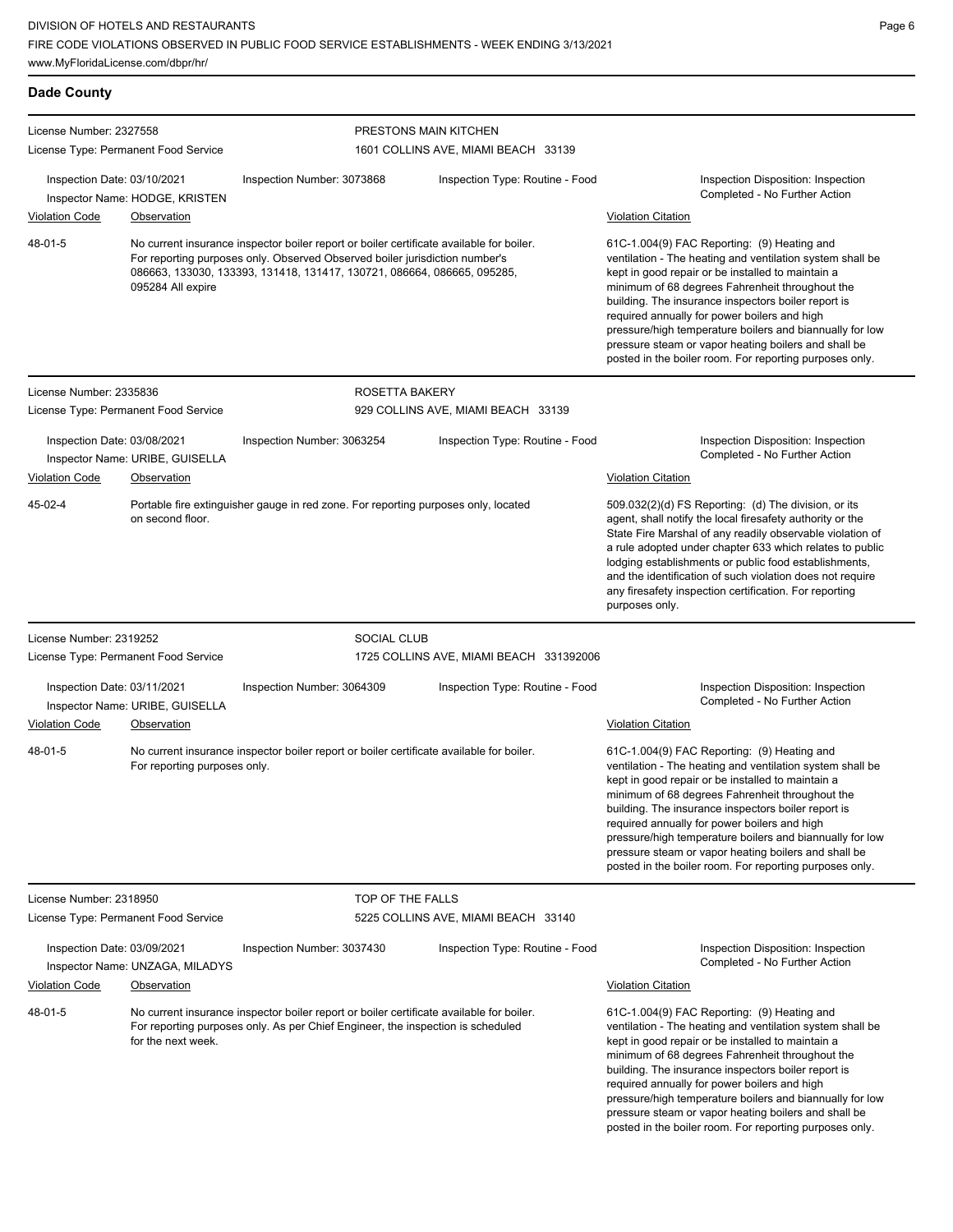| <b>Dade County</b>                                              |                                      |                                                                                                                                                                                                                                               |                                                                            |                                                                                                                                                                                                                                                                                                                                                                                                                                              |  |  |
|-----------------------------------------------------------------|--------------------------------------|-----------------------------------------------------------------------------------------------------------------------------------------------------------------------------------------------------------------------------------------------|----------------------------------------------------------------------------|----------------------------------------------------------------------------------------------------------------------------------------------------------------------------------------------------------------------------------------------------------------------------------------------------------------------------------------------------------------------------------------------------------------------------------------------|--|--|
| License Number: 2330429<br>License Type: Permanent Food Service |                                      |                                                                                                                                                                                                                                               | <b>DONNA MARE</b><br>3925 COLLINS AVE KITCHEN/LOBBY BAR, MIAMI BEACH 33140 |                                                                                                                                                                                                                                                                                                                                                                                                                                              |  |  |
| Inspection Date: 03/10/2021                                     | Inspector Name: UNZAGA, MILADYS      | Inspection Number: 3070826<br>Inspection Type: Routine - Food                                                                                                                                                                                 |                                                                            | Inspection Disposition: Inspection<br>Completed - No Further Action                                                                                                                                                                                                                                                                                                                                                                          |  |  |
| <b>Violation Code</b>                                           | Observation                          |                                                                                                                                                                                                                                               |                                                                            | <b>Violation Citation</b>                                                                                                                                                                                                                                                                                                                                                                                                                    |  |  |
| 45-05-4                                                         | purposes only. By the entrance door. | Portable fire extinguisher missing from its designated location. For reporting                                                                                                                                                                |                                                                            | 509.032(2)(d) FS Reporting: (d) The division, or its<br>agent, shall notify the local firesafety authority or the<br>State Fire Marshal of any readily observable violation of<br>a rule adopted under chapter 633 which relates to public<br>lodging establishments or public food establishments,<br>and the identification of such violation does not require<br>any firesafety inspection certification. For reporting<br>purposes only. |  |  |
| License Number: 2332744                                         |                                      | <b>FLORIDA GRILL</b>                                                                                                                                                                                                                          |                                                                            |                                                                                                                                                                                                                                                                                                                                                                                                                                              |  |  |
| License Type: Permanent Food Service                            |                                      |                                                                                                                                                                                                                                               | 4299 COLLINS AVE, MIAMI BEACH 33140                                        |                                                                                                                                                                                                                                                                                                                                                                                                                                              |  |  |
| Inspection Date: 03/08/2021                                     | Inspector Name: UNZAGA, MILADYS      | Inspection Number: 3073819                                                                                                                                                                                                                    | Inspection Type: Routine - Food                                            | Inspection Disposition: Inspection<br>Completed - No Further Action                                                                                                                                                                                                                                                                                                                                                                          |  |  |
| <b>Violation Code</b>                                           | <b>Observation</b>                   |                                                                                                                                                                                                                                               |                                                                            | <b>Violation Citation</b>                                                                                                                                                                                                                                                                                                                                                                                                                    |  |  |
| 48-04-4                                                         | premises.                            | Propane tank (larger than 2.7 lb. water capacity/1 lb. gas capacity) located inside<br>of the building. For reporting purposes only. Observed 2 propane tanks on                                                                              |                                                                            | 509.032(2)(d) FS Reporting: (d) The division, or its<br>agent, shall notify the local firesafety authority or the<br>State Fire Marshal of any readily observable violation of<br>a rule adopted under chapter 633 which relates to public<br>lodging establishments or public food establishments,<br>and the identification of such violation does not require<br>any firesafety inspection certification. For reporting<br>purposes only. |  |  |
| License Number: 2334027                                         |                                      | <b>PLATE</b>                                                                                                                                                                                                                                  |                                                                            |                                                                                                                                                                                                                                                                                                                                                                                                                                              |  |  |
|                                                                 | License Type: Permanent Food Service |                                                                                                                                                                                                                                               | 2105 CORAL WAY, MIAMI 33145                                                |                                                                                                                                                                                                                                                                                                                                                                                                                                              |  |  |
| Inspection Date: 03/09/2021                                     | Inspector Name: GARCIA, B OSCAR      | Inspection Number: 3050629                                                                                                                                                                                                                    | Inspection Type: Routine - Food                                            | Inspection Disposition: Call Back -<br>Complied                                                                                                                                                                                                                                                                                                                                                                                              |  |  |
| <b>Violation Code</b>                                           | Observation                          |                                                                                                                                                                                                                                               |                                                                            | <b>Violation Citation</b>                                                                                                                                                                                                                                                                                                                                                                                                                    |  |  |
| 45-04-4                                                         | no hood **Time E                     | - From initial inspection : Use of cooking equipment producing grease laden<br>vapors/smoke with no hood suppression system installed. Notified Fire AHJ. For<br>reporting purposes only. **Warning** - From follow-up inspection 2021-03-09: |                                                                            | 509.032(2)(d) FS Reporting: (d) The division, or its<br>agent, shall notify the local firesafety authority or the<br>State Fire Marshal of any readily observable violation of<br>a rule adopted under chapter 633 which relates to public<br>lodging establishments or public food establishments,<br>and the identification of such violation does not require<br>any firesafety inspection certification. For reporting<br>purposes only. |  |  |
| License Number: 2326916                                         |                                      | <b>SUNSHINE CAFE</b>                                                                                                                                                                                                                          |                                                                            |                                                                                                                                                                                                                                                                                                                                                                                                                                              |  |  |
| License Type: Permanent Food Service                            |                                      |                                                                                                                                                                                                                                               | 8180 NW 36 ST, MIAMI 33166                                                 |                                                                                                                                                                                                                                                                                                                                                                                                                                              |  |  |
| Inspection Date: 03/11/2021                                     | Inspector Name: GONZALEZ, ERIK       | Inspection Number: 3063990                                                                                                                                                                                                                    | Inspection Type: Routine - Food                                            | Inspection Disposition: Inspection<br>Completed - No Further Action                                                                                                                                                                                                                                                                                                                                                                          |  |  |
| <b>Violation Code</b>                                           | <b>Observation</b>                   |                                                                                                                                                                                                                                               |                                                                            | <b>Violation Citation</b>                                                                                                                                                                                                                                                                                                                                                                                                                    |  |  |
| 45-02-4                                                         |                                      | Portable fire extinguisher gauge in red zone. For reporting purposes only.<br>Observed extinguisher in recharge zone located inside kitchen.                                                                                                  |                                                                            | 509.032(2)(d) FS Reporting: (d) The division, or its<br>agent, shall notify the local firesafety authority or the<br>State Fire Marshal of any readily observable violation of<br>a rule adopted under chapter 633 which relates to public<br>lodging establishments or public food establishments,<br>and the identification of such violation does not require<br>any firesafety inspection certification. For reporting<br>purposes only. |  |  |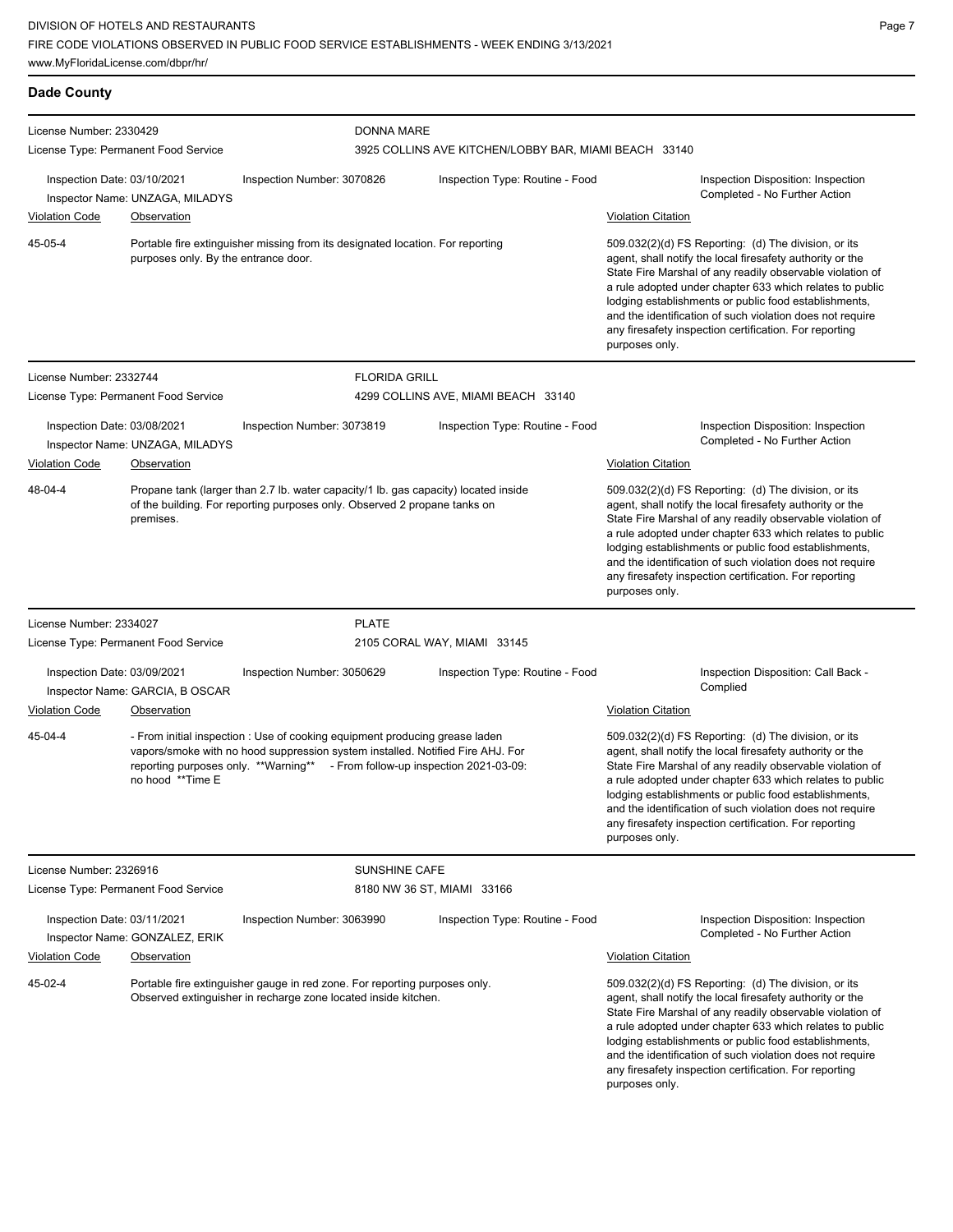| <b>Gadsden County</b>                                           |  |                                                                                                                               |                                                       |                           |                                                                                                                                                                                                                                                                                                       |
|-----------------------------------------------------------------|--|-------------------------------------------------------------------------------------------------------------------------------|-------------------------------------------------------|---------------------------|-------------------------------------------------------------------------------------------------------------------------------------------------------------------------------------------------------------------------------------------------------------------------------------------------------|
| License Number: 3000340<br>License Type: Permanent Food Service |  |                                                                                                                               | WAFFLE HOUSE #1561<br>2380 BRICKYARD RD, MIDWAY 32343 |                           |                                                                                                                                                                                                                                                                                                       |
| Inspection Date: 03/08/2021<br>Inspector Name: LYNN, NICKOLAS   |  | Inspection Number: 3046560                                                                                                    | Inspection Type: Routine - Food                       |                           | Inspection Disposition: Inspection<br>Completed - No Further Action                                                                                                                                                                                                                                   |
| <b>Violation Code</b><br>Observation<br>45-02-4                 |  | Portable fire extinguisher gauge in red zone. For reporting purposes only.<br>Extinguisher near ice machine in recharge zone. |                                                       | <b>Violation Citation</b> | 509.032(2)(d) FS Reporting: (d) The division, or its<br>agent, shall notify the local firesafety authority or the                                                                                                                                                                                     |
|                                                                 |  |                                                                                                                               |                                                       | purposes only.            | State Fire Marshal of any readily observable violation of<br>a rule adopted under chapter 633 which relates to public<br>lodging establishments or public food establishments,<br>and the identification of such violation does not require<br>any firesafety inspection certification. For reporting |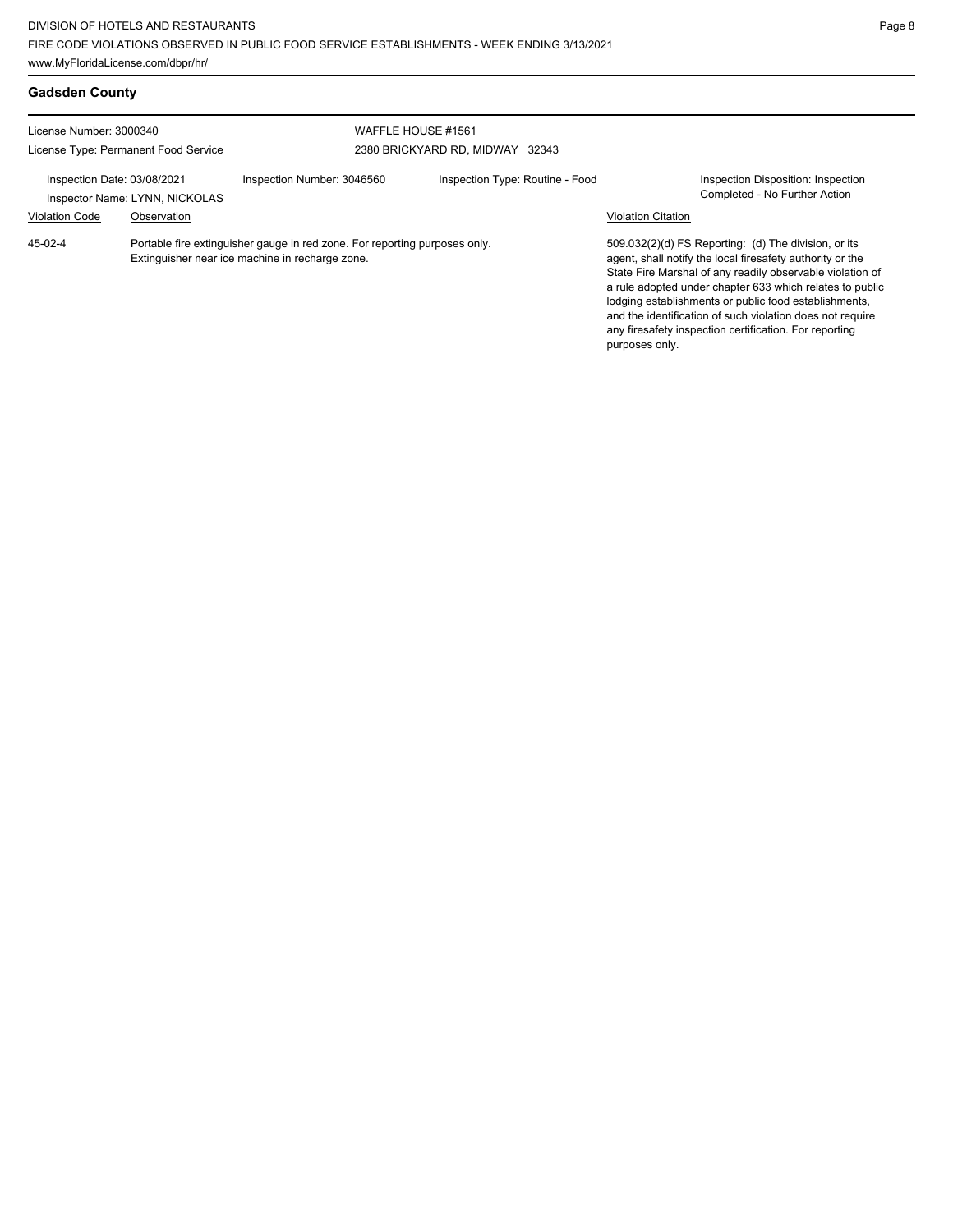| <b>Hillsborough County</b>                                                                                                                                               |  |                            |                                                                 |                           |                                                                                                                                                                                                                                                                                                                                                                                                                            |
|--------------------------------------------------------------------------------------------------------------------------------------------------------------------------|--|----------------------------|-----------------------------------------------------------------|---------------------------|----------------------------------------------------------------------------------------------------------------------------------------------------------------------------------------------------------------------------------------------------------------------------------------------------------------------------------------------------------------------------------------------------------------------------|
| License Number: 3918362<br>License Type: Permanent Food Service<br>Inspection Date: 03/12/2021<br>Inspector Name: LOZANO, KELVIN<br><b>Violation Code</b><br>Observation |  |                            | PAL CAMPO RESTAURANT - TAMPA<br>9218 ANDERSON ROAD, TAMPA 33634 |                           |                                                                                                                                                                                                                                                                                                                                                                                                                            |
|                                                                                                                                                                          |  | Inspection Number: 3058720 | Inspection Type: Routine - Food                                 | <b>Violation Citation</b> | Inspection Disposition: Inspection<br>Completed - No Further Action                                                                                                                                                                                                                                                                                                                                                        |
| $48 - 04 - 4$<br>Propane tank (larger than 2.7 lb. water capacity/1 lb. gas capacity) located inside<br>of the building. For reporting purposes only.                    |  |                            |                                                                 | purposes only.            | 509.032(2)(d) FS Reporting: (d) The division, or its<br>agent, shall notify the local firesafety authority or the<br>State Fire Marshal of any readily observable violation of<br>a rule adopted under chapter 633 which relates to public<br>lodging establishments or public food establishments,<br>and the identification of such violation does not require<br>any firesafety inspection certification. For reporting |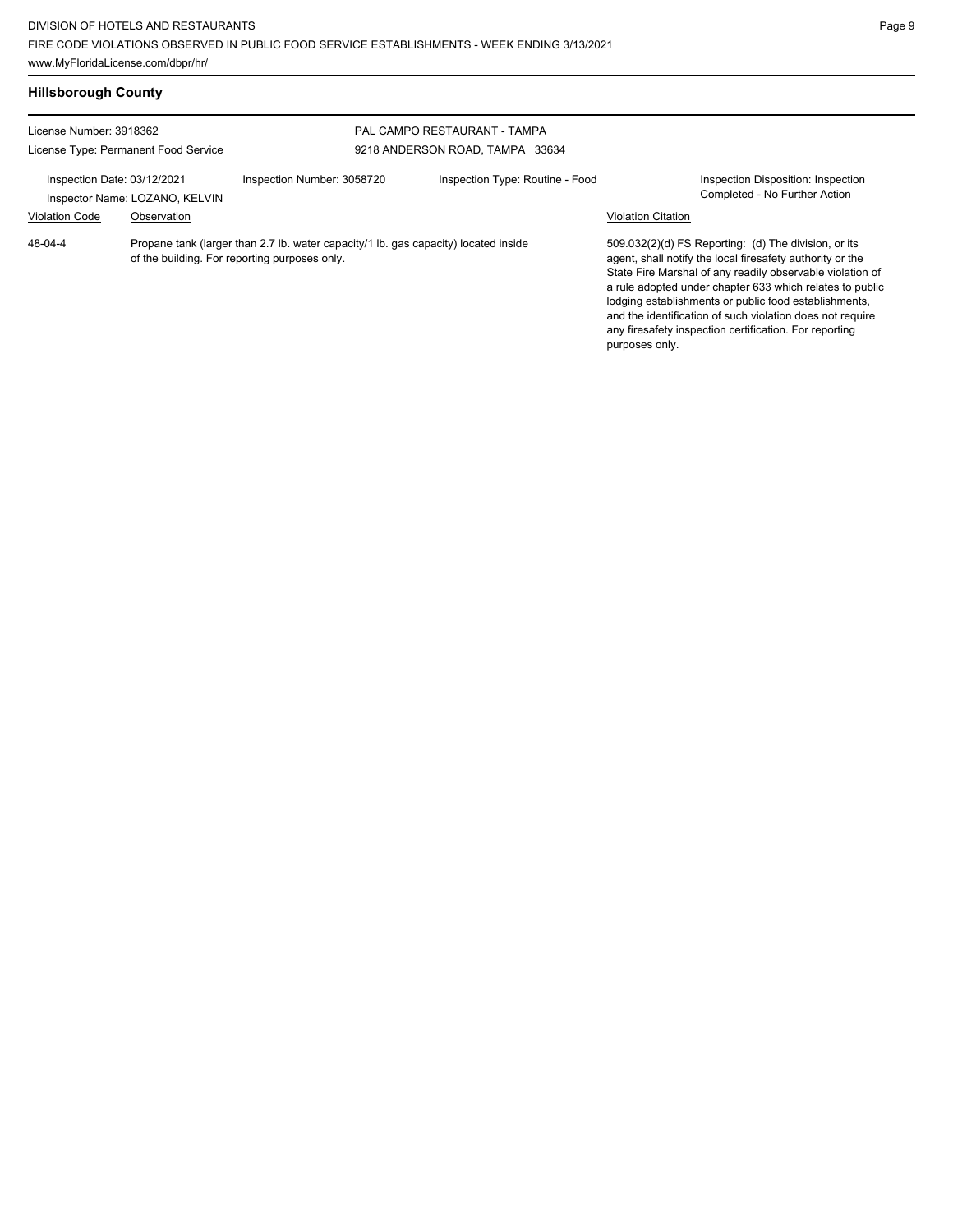**Lee County** License Number: 4602336 License Type: Permanent Food Service FOUNTAIN GRILLE 18621 N TAMIAMI TRAIL, NORTH FORT MYERS 33903 Inspection Date: 03/11/2021 Inspection Number: 3046077 Inspection Type: Routine - Food Inspection Disposition: Warning Inspector Name: FREED, JOSEPH Violation Code Observation Violation Citation Propane tank (larger than 2.7 lb. water capacity/1 lb. gas capacity) located inside of the building. For reporting purposes only. Observed tank by office area. Operator removed to an outside storage area. \*\*Corrected On-Site\*\* 509.032(2)(d) FS Reporting: (d) The division, or its agent, shall notify the local firesafety authority or the State Fire Marshal of any readily observable violation of a rule adopted under chapter 633 which relates to public lodging establishments or public food establishments, and the identification of such violation does not require any firesafety inspection certification. For reporting purposes only. 48-04-4 License Number: 4602638 License Type: Permanent Food Service BUON APPETITO CAFE INC 6314 CORPORATE CT D, FORT MYERS 33919 Inspection Date: 03/08/2021 Inspection Number: 3079214 Inspection Type: Routine - Food Inspection Disposition: Inspection Inspector Name: ORDONEZ, ADADBELLA **Completed - No Further Action** Violation Code Observation Violation Citation Portable fire extinguisher gauge in red zone. For reporting purposes only. At three compartment sink. 509.032(2)(d) FS Reporting: (d) The division, or its agent, shall notify the local firesafety authority or the State Fire Marshal of any readily observable violation of a rule adopted under chapter 633 which relates to public 45-02-4

lodging establishments or public food establishments, and the identification of such violation does not require any firesafety inspection certification. For reporting

purposes only.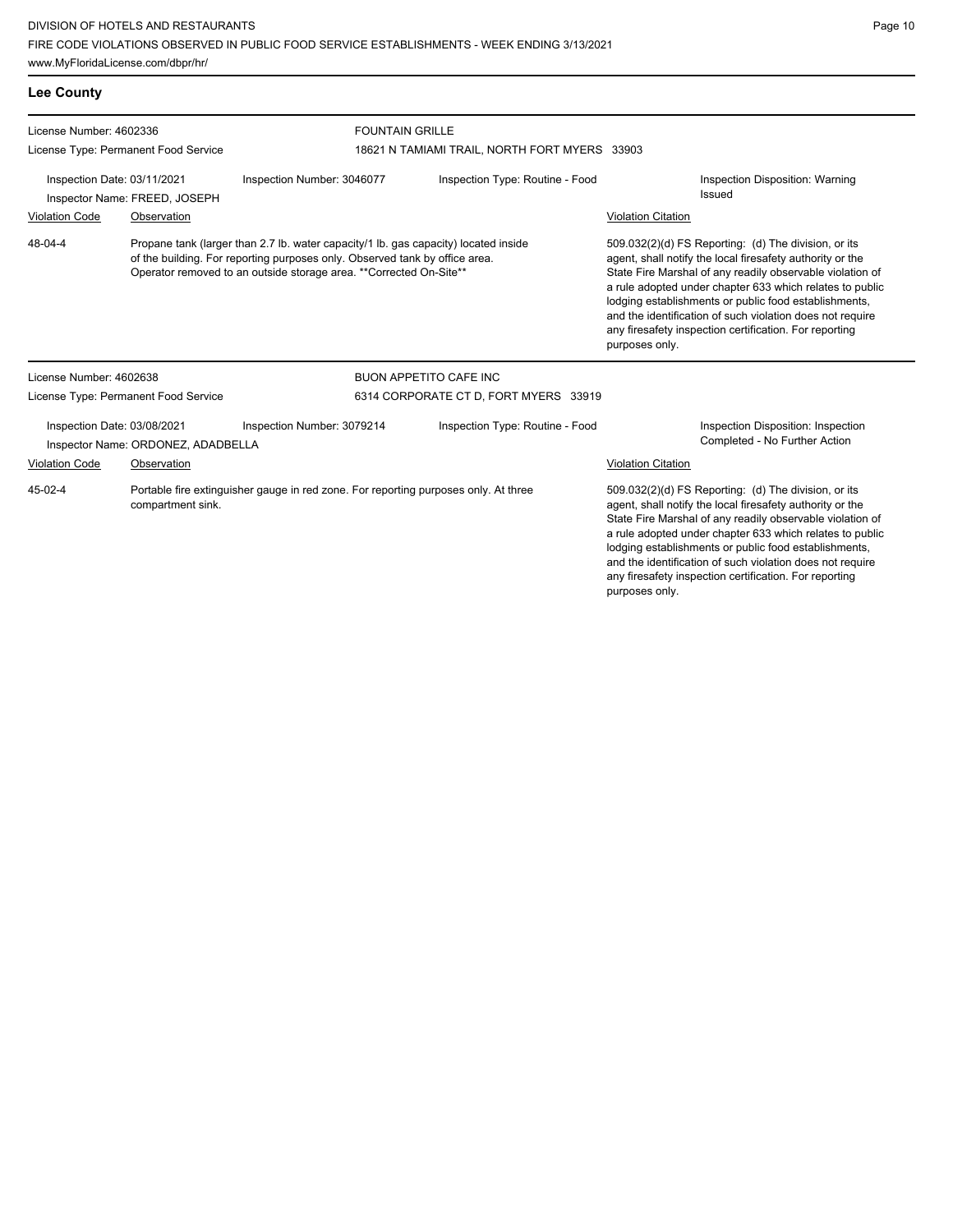| <b>Manatee County</b>                                           |                                                |                                                                                                                                                                                                          |                                 |                           |                                                                                                                                                                                                                                                                                                                                                                                                                            |
|-----------------------------------------------------------------|------------------------------------------------|----------------------------------------------------------------------------------------------------------------------------------------------------------------------------------------------------------|---------------------------------|---------------------------|----------------------------------------------------------------------------------------------------------------------------------------------------------------------------------------------------------------------------------------------------------------------------------------------------------------------------------------------------------------------------------------------------------------------------|
| License Number: 5105092<br>License Type: Permanent Food Service |                                                | <b>SOMBREROS</b>                                                                                                                                                                                         | 1330 US HWY 301, PALMETTO 34221 |                           |                                                                                                                                                                                                                                                                                                                                                                                                                            |
| Inspection Date: 03/10/2021<br><b>Violation Code</b>            | Inspector Name: MCKEON, MICHAEL<br>Observation | Inspection Number: 3010165                                                                                                                                                                               | Inspection Type: Routine - Food | <b>Violation Citation</b> | <b>Inspection Disposition: Emergency</b><br>order recommended                                                                                                                                                                                                                                                                                                                                                              |
| 48-04-4                                                         |                                                | Propane tank (larger than 2.7 lb. water capacity/1 lb. gas capacity) located inside<br>of the building. For reporting purposes only.<br>Person in charge placed the tanks outside. **Corrected On-Site** |                                 | purposes only.            | 509.032(2)(d) FS Reporting: (d) The division, or its<br>agent, shall notify the local firesafety authority or the<br>State Fire Marshal of any readily observable violation of<br>a rule adopted under chapter 633 which relates to public<br>lodging establishments or public food establishments,<br>and the identification of such violation does not require<br>any firesafety inspection certification. For reporting |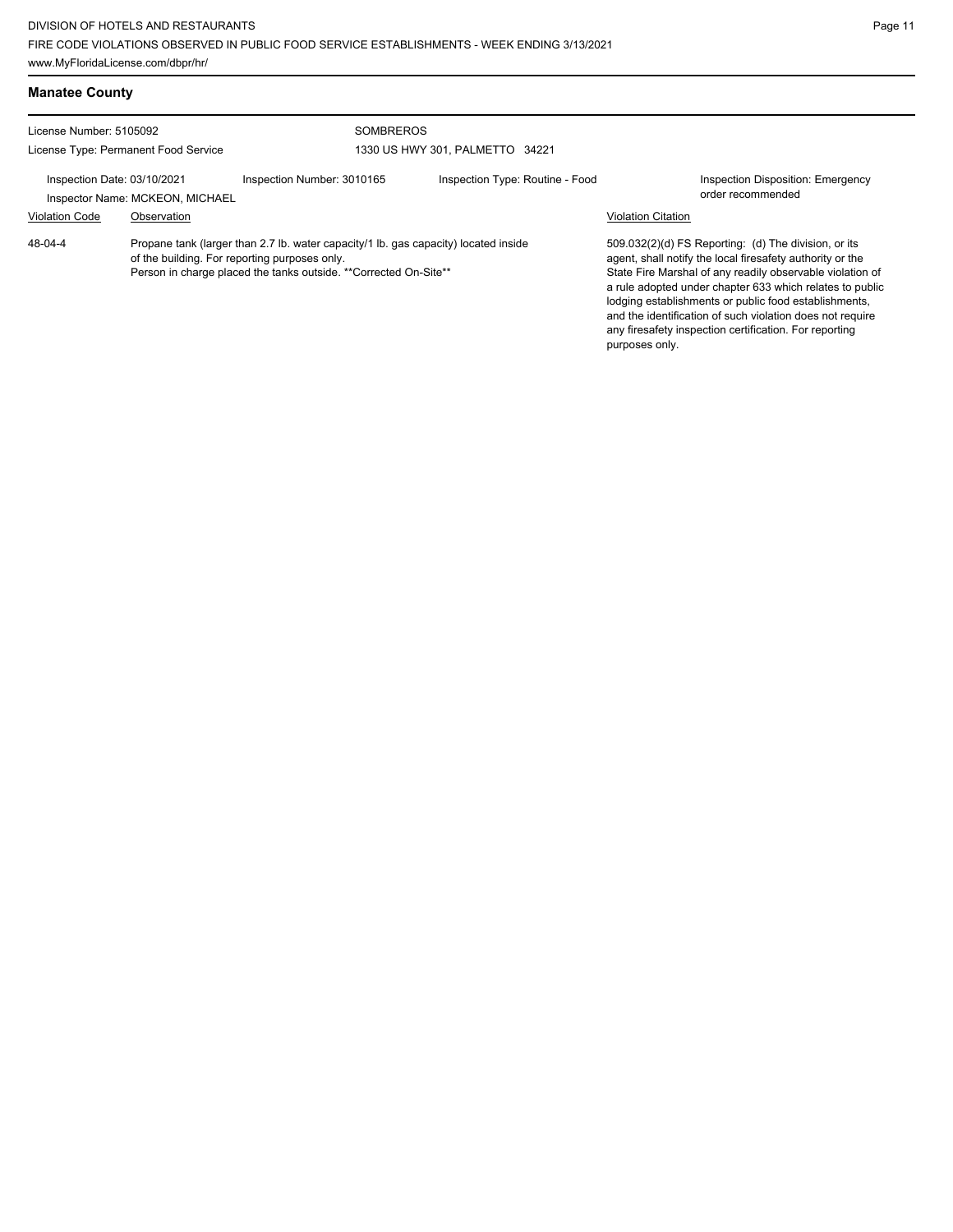| <b>Marion County</b>                                                                                                                                                      |                              |                                                                     |                                                  |                                                                                              |                                                                                                                                                                                                                                                                                                                                                                                                                            |
|---------------------------------------------------------------------------------------------------------------------------------------------------------------------------|------------------------------|---------------------------------------------------------------------|--------------------------------------------------|----------------------------------------------------------------------------------------------|----------------------------------------------------------------------------------------------------------------------------------------------------------------------------------------------------------------------------------------------------------------------------------------------------------------------------------------------------------------------------------------------------------------------------|
| License Number: 5202339<br>License Type: Permanent Food Service<br>Inspection Date: 03/08/2021<br>Inspector Name: DRIGGERS, MANDY<br><b>Violation Code</b><br>Observation |                              |                                                                     | SONIC DRIVE IN<br>2401 SW 19 AVE RD, OCALA 34471 |                                                                                              |                                                                                                                                                                                                                                                                                                                                                                                                                            |
|                                                                                                                                                                           |                              | Inspection Number: 3067589                                          | Inspection Type: Routine - Food                  | Inspection Disposition: Administrative<br>complaint recommended<br><b>Violation Citation</b> |                                                                                                                                                                                                                                                                                                                                                                                                                            |
| 45-01-4                                                                                                                                                                   | Extinguisher near hand sink. | No portable fire extinguisher present. For reporting purposes only. |                                                  | purposes only.                                                                               | 509.032(2)(d) FS Reporting: (d) The division, or its<br>agent, shall notify the local firesafety authority or the<br>State Fire Marshal of any readily observable violation of<br>a rule adopted under chapter 633 which relates to public<br>lodging establishments or public food establishments,<br>and the identification of such violation does not require<br>any firesafety inspection certification. For reporting |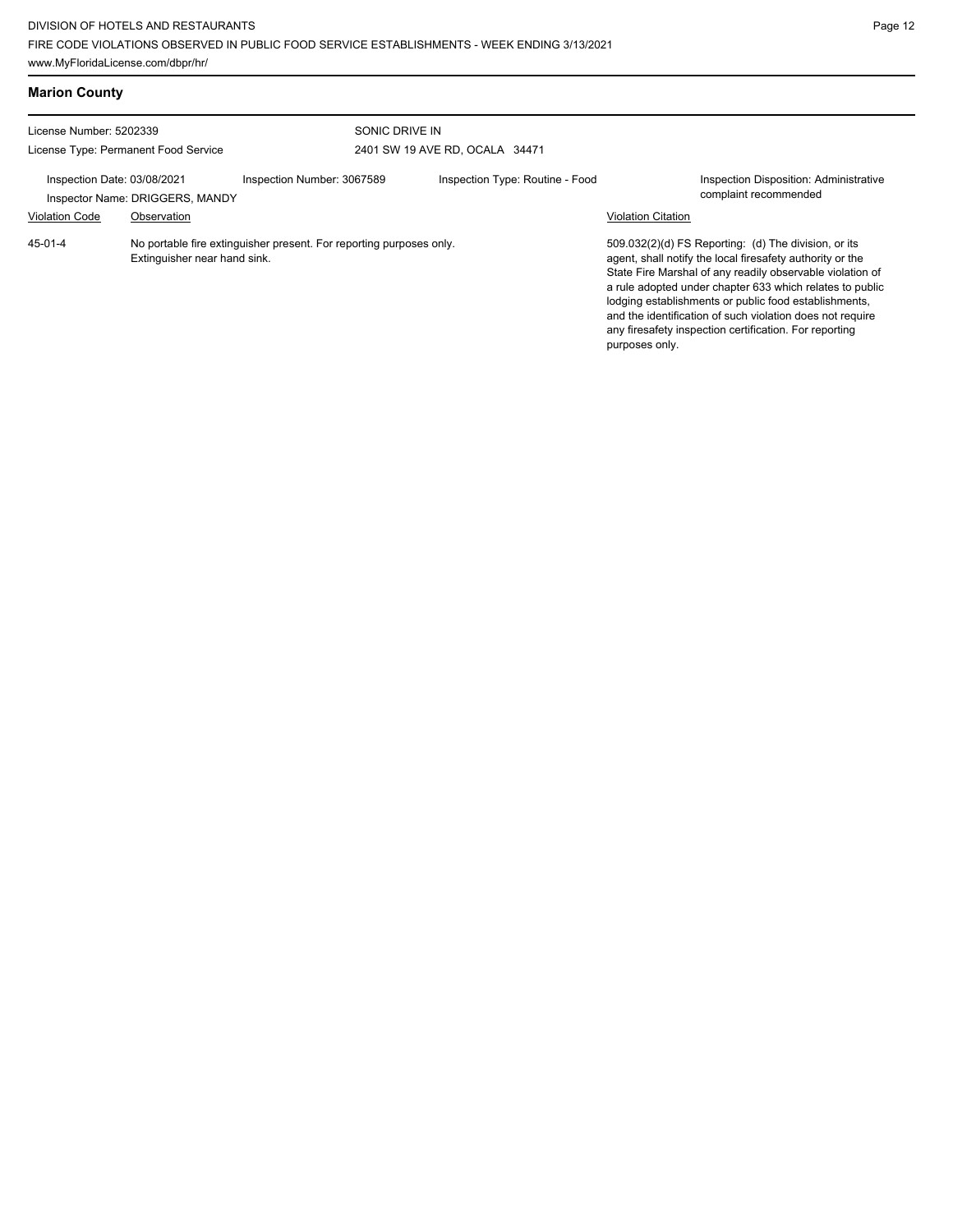| <b>Orange County</b>                                                                                                                                                                                                                                                    |                                                   |                                                                                                                                                                          |                                                                                                                                                                                                                                                                                                                                                                                                                                              |                                                                                                                                                                                                                                                                                                                                                                                                                                              |
|-------------------------------------------------------------------------------------------------------------------------------------------------------------------------------------------------------------------------------------------------------------------------|---------------------------------------------------|--------------------------------------------------------------------------------------------------------------------------------------------------------------------------|----------------------------------------------------------------------------------------------------------------------------------------------------------------------------------------------------------------------------------------------------------------------------------------------------------------------------------------------------------------------------------------------------------------------------------------------|----------------------------------------------------------------------------------------------------------------------------------------------------------------------------------------------------------------------------------------------------------------------------------------------------------------------------------------------------------------------------------------------------------------------------------------------|
| License Number: 5811112<br>License Type: Catering                                                                                                                                                                                                                       |                                                   |                                                                                                                                                                          | DUBSDREAD CATERING<br>604 E MAIN ST, APOPKA 32703                                                                                                                                                                                                                                                                                                                                                                                            |                                                                                                                                                                                                                                                                                                                                                                                                                                              |
| Inspection Date: 03/11/2021<br><b>Violation Code</b>                                                                                                                                                                                                                    | Inspector Name: THORNCROFT, ROBERT<br>Observation | Inspection Number: 1117334                                                                                                                                               | Inspection Type: Routine - Food                                                                                                                                                                                                                                                                                                                                                                                                              | Inspection Disposition: Inspection<br>Completed - No Further Action<br><b>Violation Citation</b>                                                                                                                                                                                                                                                                                                                                             |
| 47-01-4                                                                                                                                                                                                                                                                 | from a electrical box in the the stock room       | Observed frayed/spliced electrical wires. For reporting purposes only plate missing                                                                                      |                                                                                                                                                                                                                                                                                                                                                                                                                                              | 509.032(2)(d) FS Reporting: (d) The division, or its<br>agent, shall notify the local firesafety authority or the<br>State Fire Marshal of any readily observable violation of<br>a rule adopted under chapter 633 which relates to public<br>lodging establishments or public food establishments,<br>and the identification of such violation does not require<br>any firesafety inspection certification. For reporting<br>purposes only. |
| License Number: 5811231                                                                                                                                                                                                                                                 |                                                   |                                                                                                                                                                          | <b>BUBBALOU'S BODACIOUS BBQ</b>                                                                                                                                                                                                                                                                                                                                                                                                              |                                                                                                                                                                                                                                                                                                                                                                                                                                              |
|                                                                                                                                                                                                                                                                         | License Type: Permanent Food Service              |                                                                                                                                                                          | 1701 N. ROCK SPRINGS, APOPKA 32712                                                                                                                                                                                                                                                                                                                                                                                                           |                                                                                                                                                                                                                                                                                                                                                                                                                                              |
| Inspection Date: 03/12/2021<br><b>Violation Code</b>                                                                                                                                                                                                                    | Inspector Name: THORNCROFT, ROBERT<br>Observation | Inspection Number: 3047961                                                                                                                                               | Inspection Type: Routine - Food                                                                                                                                                                                                                                                                                                                                                                                                              | Inspection Disposition: Inspection<br>Completed - No Further Action<br><b>Violation Citation</b>                                                                                                                                                                                                                                                                                                                                             |
| 45-02-4                                                                                                                                                                                                                                                                 | compartment sink                                  | Portable fire extinguisher gauge in red zone. For reporting purposes only. At the 3                                                                                      |                                                                                                                                                                                                                                                                                                                                                                                                                                              | 509.032(2)(d) FS Reporting: (d) The division, or its<br>agent, shall notify the local firesafety authority or the<br>State Fire Marshal of any readily observable violation of<br>a rule adopted under chapter 633 which relates to public<br>lodging establishments or public food establishments,<br>and the identification of such violation does not require<br>any firesafety inspection certification. For reporting<br>purposes only. |
| License Number: 5804218                                                                                                                                                                                                                                                 |                                                   |                                                                                                                                                                          | <b>BUBBALOU'S BODACIOUS BBQ</b>                                                                                                                                                                                                                                                                                                                                                                                                              |                                                                                                                                                                                                                                                                                                                                                                                                                                              |
|                                                                                                                                                                                                                                                                         | License Type: Permanent Food Service              |                                                                                                                                                                          | 1471 LEE RD, WINTER PARK 32789                                                                                                                                                                                                                                                                                                                                                                                                               |                                                                                                                                                                                                                                                                                                                                                                                                                                              |
| Inspection Date: 03/09/2021<br><b>Violation Code</b>                                                                                                                                                                                                                    | Inspector Name: MONTGOMERY, DOREEN<br>Observation | Inspection Number: 3052859                                                                                                                                               | Inspection Type: Routine - Food                                                                                                                                                                                                                                                                                                                                                                                                              | Inspection Disposition: Inspection<br>Completed - No Further Action<br><b>Violation Citation</b>                                                                                                                                                                                                                                                                                                                                             |
| 48-04-4                                                                                                                                                                                                                                                                 | across street                                     | Propane tank (larger than 2.7 lb. water capacity/1 lb. gas capacity) located inside<br>of the building. For reporting purposes only, 3 propane tanks in storage building |                                                                                                                                                                                                                                                                                                                                                                                                                                              | 509.032(2)(d) FS Reporting: (d) The division, or its<br>agent, shall notify the local firesafety authority or the<br>State Fire Marshal of any readily observable violation of<br>a rule adopted under chapter 633 which relates to public<br>lodging establishments or public food establishments,<br>and the identification of such violation does not require<br>any firesafety inspection certification. For reporting<br>purposes only. |
| License Number: 5811108                                                                                                                                                                                                                                                 |                                                   |                                                                                                                                                                          | EURO POL POLISH DELI                                                                                                                                                                                                                                                                                                                                                                                                                         |                                                                                                                                                                                                                                                                                                                                                                                                                                              |
|                                                                                                                                                                                                                                                                         | License Type: Permanent Food Service              |                                                                                                                                                                          | 3090 ALOMO AVE STE 125, WINTER PARK 32792                                                                                                                                                                                                                                                                                                                                                                                                    |                                                                                                                                                                                                                                                                                                                                                                                                                                              |
| Inspection Date: 03/09/2021                                                                                                                                                                                                                                             | Inspector Name: NIEVES, RAFAEL                    | Inspection Number: 3060359                                                                                                                                               | Inspection Type: Routine - Food                                                                                                                                                                                                                                                                                                                                                                                                              | Inspection Disposition: Warning<br>Issued                                                                                                                                                                                                                                                                                                                                                                                                    |
| <b>Violation Code</b>                                                                                                                                                                                                                                                   | Observation                                       |                                                                                                                                                                          |                                                                                                                                                                                                                                                                                                                                                                                                                                              | <b>Violation Citation</b>                                                                                                                                                                                                                                                                                                                                                                                                                    |
| 45-04-4<br>Use of cooking equipment producing grease laden vapors/smoke with no hood<br>suppression system installed. Notified Fire AHJ. For reporting purposes only.<br>Operator is frying food at back kitchen preparation area without a hood<br>suppression system. |                                                   |                                                                                                                                                                          | 509.032(2)(d) FS Reporting: (d) The division, or its<br>agent, shall notify the local firesafety authority or the<br>State Fire Marshal of any readily observable violation of<br>a rule adopted under chapter 633 which relates to public<br>lodging establishments or public food establishments,<br>and the identification of such violation does not require<br>any firesafety inspection certification. For reporting<br>purposes only. |                                                                                                                                                                                                                                                                                                                                                                                                                                              |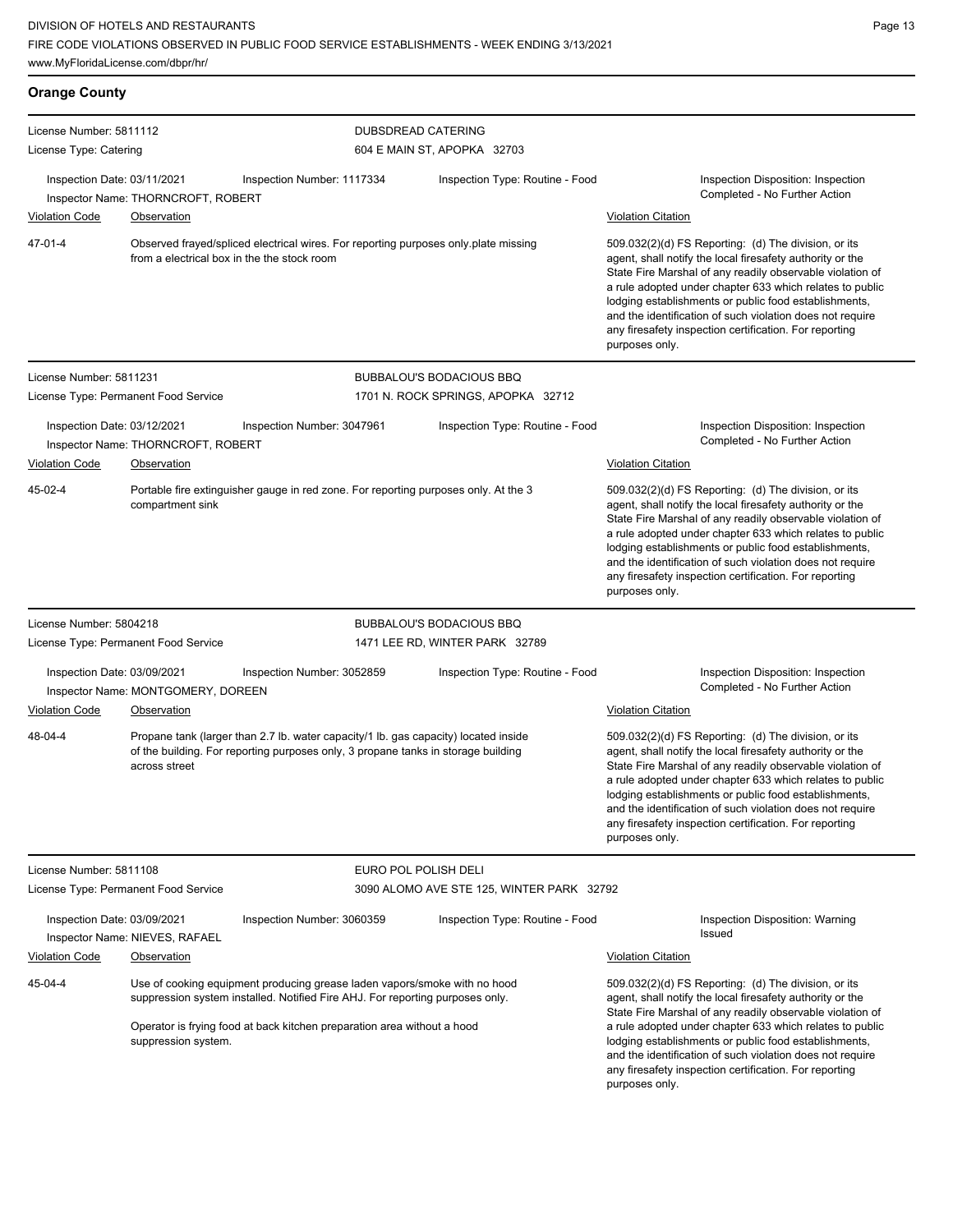| <b>Orange County</b>                                                                                                                                                                                                           |                                                                                                                                                                                                                      |                                                                                                                                                                                                                                                                                                                                                                                                                                              |                                                                    |                                                                                                                                                                                                                                                                                                                                                                                                                                              |
|--------------------------------------------------------------------------------------------------------------------------------------------------------------------------------------------------------------------------------|----------------------------------------------------------------------------------------------------------------------------------------------------------------------------------------------------------------------|----------------------------------------------------------------------------------------------------------------------------------------------------------------------------------------------------------------------------------------------------------------------------------------------------------------------------------------------------------------------------------------------------------------------------------------------|--------------------------------------------------------------------|----------------------------------------------------------------------------------------------------------------------------------------------------------------------------------------------------------------------------------------------------------------------------------------------------------------------------------------------------------------------------------------------------------------------------------------------|
| License Number: 5807092                                                                                                                                                                                                        |                                                                                                                                                                                                                      | <b>NEW YORK DELI</b>                                                                                                                                                                                                                                                                                                                                                                                                                         |                                                                    |                                                                                                                                                                                                                                                                                                                                                                                                                                              |
| License Type: Permanent Food Service                                                                                                                                                                                           |                                                                                                                                                                                                                      |                                                                                                                                                                                                                                                                                                                                                                                                                                              | 255 S ORANGE AVE #103, ORLANDO 32801                               |                                                                                                                                                                                                                                                                                                                                                                                                                                              |
| Inspection Date: 03/11/2021                                                                                                                                                                                                    | Inspector Name: MONTESANO, MISTI                                                                                                                                                                                     | Inspection Number: 3041283                                                                                                                                                                                                                                                                                                                                                                                                                   | Inspection Type: Routine - Food                                    | Inspection Disposition: Inspection<br>Completed - No Further Action                                                                                                                                                                                                                                                                                                                                                                          |
| <b>Violation Code</b>                                                                                                                                                                                                          | Observation                                                                                                                                                                                                          |                                                                                                                                                                                                                                                                                                                                                                                                                                              |                                                                    | <b>Violation Citation</b>                                                                                                                                                                                                                                                                                                                                                                                                                    |
| 45-04-4                                                                                                                                                                                                                        | Use of cooking equipment producing grease laden vapors/smoke with no hood<br>suppression system installed. Notified Fire AHJ. For reporting purposes only.<br>- small one burners used to sear chicken and fry eggs. |                                                                                                                                                                                                                                                                                                                                                                                                                                              |                                                                    | 509.032(2)(d) FS Reporting: (d) The division, or its<br>agent, shall notify the local firesafety authority or the<br>State Fire Marshal of any readily observable violation of<br>a rule adopted under chapter 633 which relates to public<br>lodging establishments or public food establishments,<br>and the identification of such violation does not require<br>any firesafety inspection certification. For reporting<br>purposes only. |
| License Number: 5814122                                                                                                                                                                                                        |                                                                                                                                                                                                                      | <b>FARM &amp; HAUS</b>                                                                                                                                                                                                                                                                                                                                                                                                                       |                                                                    |                                                                                                                                                                                                                                                                                                                                                                                                                                              |
|                                                                                                                                                                                                                                | License Type: Permanent Food Service                                                                                                                                                                                 |                                                                                                                                                                                                                                                                                                                                                                                                                                              | 3201 CORRINE DRIVE SUITE 1, ORLANDO 32803                          |                                                                                                                                                                                                                                                                                                                                                                                                                                              |
| Inspection Date: 03/09/2021<br>Violation Code                                                                                                                                                                                  | Inspector Name: HENRY, KRISTINA<br>Observation                                                                                                                                                                       | Inspection Number: 3066263                                                                                                                                                                                                                                                                                                                                                                                                                   | Inspection Type: Routine - Food                                    | Inspection Disposition: Inspection<br>Completed - No Further Action<br><b>Violation Citation</b>                                                                                                                                                                                                                                                                                                                                             |
| 45-04-4                                                                                                                                                                                                                        | Use of cooking equipment producing grease laden vapors/smoke with no hood<br>suppression system installed. Notified Fire AHJ. For reporting purposes only.                                                           |                                                                                                                                                                                                                                                                                                                                                                                                                                              |                                                                    | 509.032(2)(d) FS Reporting: (d) The division, or its<br>agent, shall notify the local firesafety authority or the<br>State Fire Marshal of any readily observable violation of<br>a rule adopted under chapter 633 which relates to public<br>lodging establishments or public food establishments,<br>and the identification of such violation does not require<br>any firesafety inspection certification. For reporting<br>purposes only. |
| License Number: 5813354                                                                                                                                                                                                        |                                                                                                                                                                                                                      | <b>CAFE PINAR INC</b>                                                                                                                                                                                                                                                                                                                                                                                                                        |                                                                    |                                                                                                                                                                                                                                                                                                                                                                                                                                              |
|                                                                                                                                                                                                                                | License Type: Permanent Food Service                                                                                                                                                                                 |                                                                                                                                                                                                                                                                                                                                                                                                                                              | 730 W SAND LAKE RD #30, ORLANDO 32809                              |                                                                                                                                                                                                                                                                                                                                                                                                                                              |
| Inspection Date: 03/08/2021                                                                                                                                                                                                    | Inspector Name: RULLAN, ALFONSO                                                                                                                                                                                      | Inspection Number: 3061729                                                                                                                                                                                                                                                                                                                                                                                                                   | Inspection Type: Routine - Food                                    | Inspection Disposition: Inspection<br>Completed - No Further Action                                                                                                                                                                                                                                                                                                                                                                          |
| <b>Violation Code</b>                                                                                                                                                                                                          | <b>Observation</b>                                                                                                                                                                                                   |                                                                                                                                                                                                                                                                                                                                                                                                                                              |                                                                    | <b>Violation Citation</b>                                                                                                                                                                                                                                                                                                                                                                                                                    |
| 45-04-4                                                                                                                                                                                                                        |                                                                                                                                                                                                                      | Use of cooking equipment producing grease laden vapors/smoke with no hood<br>suppression system installed. Notified Fire AHJ. Deep fryer on top of prep table<br>outside hood, kitchen. For reporting purposes only.                                                                                                                                                                                                                         |                                                                    | 509.032(2)(d) FS Reporting: (d) The division, or its<br>agent, shall notify the local firesafety authority or the<br>State Fire Marshal of any readily observable violation of<br>a rule adopted under chapter 633 which relates to public<br>lodging establishments or public food establishments,<br>and the identification of such violation does not require<br>any firesafety inspection certification. For reporting<br>purposes only. |
| License Number: 5803445                                                                                                                                                                                                        | License Type: Permanent Food Service                                                                                                                                                                                 |                                                                                                                                                                                                                                                                                                                                                                                                                                              | CHRISTNER'S PRIME STEAK & LOBSTER<br>729 LEE RD, ORLANDO 328105621 |                                                                                                                                                                                                                                                                                                                                                                                                                                              |
| Inspection Date: 03/11/2021                                                                                                                                                                                                    | Inspector Name: THORNCROFT, ROBERT                                                                                                                                                                                   | Inspection Number: 3073156                                                                                                                                                                                                                                                                                                                                                                                                                   | Inspection Type: Routine - Food                                    | Inspection Disposition: Warning<br>Issued                                                                                                                                                                                                                                                                                                                                                                                                    |
| <b>Violation Code</b>                                                                                                                                                                                                          | Observation                                                                                                                                                                                                          |                                                                                                                                                                                                                                                                                                                                                                                                                                              |                                                                    | <b>Violation Citation</b>                                                                                                                                                                                                                                                                                                                                                                                                                    |
| 48-04-4<br>Propane tank (larger than 2.7 lb. water capacity/1 lb. gas capacity) located inside<br>of the building. For reporting purposes only. Tank located in the stock room at the<br>2nd kitchen. Removed the propane tank |                                                                                                                                                                                                                      | 509.032(2)(d) FS Reporting: (d) The division, or its<br>agent, shall notify the local firesafety authority or the<br>State Fire Marshal of any readily observable violation of<br>a rule adopted under chapter 633 which relates to public<br>lodging establishments or public food establishments,<br>and the identification of such violation does not require<br>any firesafety inspection certification. For reporting<br>purposes only. |                                                                    |                                                                                                                                                                                                                                                                                                                                                                                                                                              |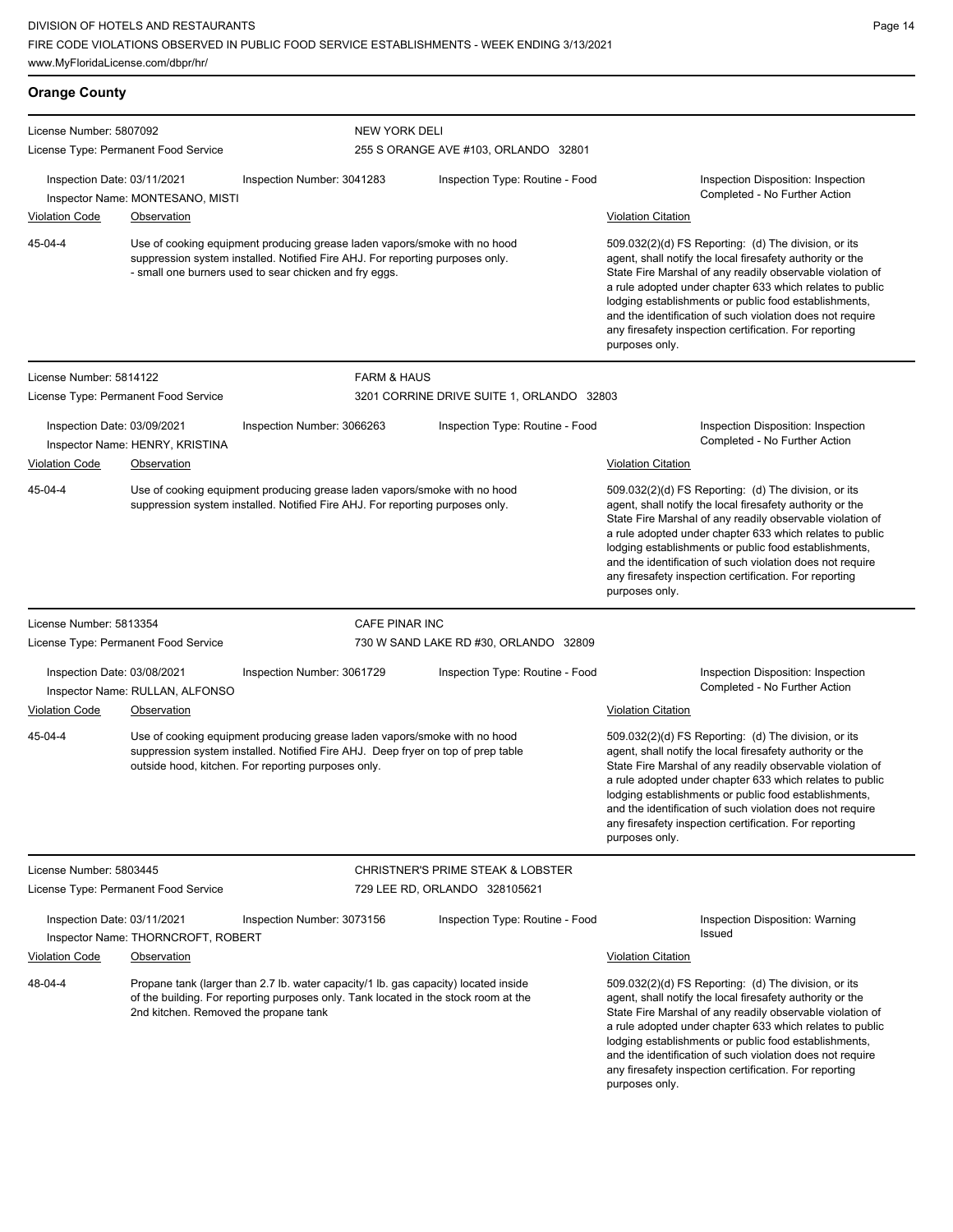| <b>Orange County</b>                                                                                                                                                                                                        |                                                    |                                                                                                                                                                                                                                                                                                                                                                                                                                                                                                                                                                                                                                                                                                                                                 |                                            |                                                                                                                                                                                                                                                                                                                                                                                                                                        |                                                                     |
|-----------------------------------------------------------------------------------------------------------------------------------------------------------------------------------------------------------------------------|----------------------------------------------------|-------------------------------------------------------------------------------------------------------------------------------------------------------------------------------------------------------------------------------------------------------------------------------------------------------------------------------------------------------------------------------------------------------------------------------------------------------------------------------------------------------------------------------------------------------------------------------------------------------------------------------------------------------------------------------------------------------------------------------------------------|--------------------------------------------|----------------------------------------------------------------------------------------------------------------------------------------------------------------------------------------------------------------------------------------------------------------------------------------------------------------------------------------------------------------------------------------------------------------------------------------|---------------------------------------------------------------------|
| License Number: 5810253<br>License Type: Permanent Food Service                                                                                                                                                             |                                                    | ZAXBY'S RESTAURANT<br>11554 UNIVERSITY BLVD, ORLANDO 32817                                                                                                                                                                                                                                                                                                                                                                                                                                                                                                                                                                                                                                                                                      |                                            |                                                                                                                                                                                                                                                                                                                                                                                                                                        |                                                                     |
| Inspection Date: 03/09/2021<br><b>Violation Code</b>                                                                                                                                                                        | Inspector Name: DIOP, DONALD<br><b>Observation</b> | Inspection Number: 3045324                                                                                                                                                                                                                                                                                                                                                                                                                                                                                                                                                                                                                                                                                                                      | Inspection Type: Routine - Food            | <b>Issued</b><br><b>Violation Citation</b>                                                                                                                                                                                                                                                                                                                                                                                             | Inspection Disposition: Warning                                     |
| 46-01-4                                                                                                                                                                                                                     |                                                    | Marked exit/path to marked exit blocked. For reporting purposes only. Trash<br>impeding access to rear exit door. ** Corrected On-Site**                                                                                                                                                                                                                                                                                                                                                                                                                                                                                                                                                                                                        |                                            | 61C-1.004(9) FAC Reporting: (9) Means of access,<br>including entrances, halls, and stairways, must permit<br>unobstructed travel at all times and shall be clean,<br>ventilated and well-lighted day and night. Hall and stair<br>runners shall be kept in good condition. Railways, as<br>defined in 61C-1.001(23), F.A.C., shall be installed on<br>all stairways and around all porches and steps. For<br>reporting purposes only. |                                                                     |
| License Number: 5804085                                                                                                                                                                                                     |                                                    |                                                                                                                                                                                                                                                                                                                                                                                                                                                                                                                                                                                                                                                                                                                                                 | SHERATON ORLANDO LAKE BUENA VISTA RESORT   |                                                                                                                                                                                                                                                                                                                                                                                                                                        |                                                                     |
| License Type: Permanent Food Service                                                                                                                                                                                        |                                                    |                                                                                                                                                                                                                                                                                                                                                                                                                                                                                                                                                                                                                                                                                                                                                 | 12205 S APOPKA VINELAND RD, ORLANDO 32836  |                                                                                                                                                                                                                                                                                                                                                                                                                                        |                                                                     |
| Inspection Date: 03/09/2021                                                                                                                                                                                                 | Inspector Name: SPEIGHTS, BLANCHIE MACHELLE        | Inspection Number: 3078998                                                                                                                                                                                                                                                                                                                                                                                                                                                                                                                                                                                                                                                                                                                      | Inspection Type: Food-Licensing Inspection |                                                                                                                                                                                                                                                                                                                                                                                                                                        | Inspection Disposition: Inspection<br>Completed - No Further Action |
| <b>Violation Code</b>                                                                                                                                                                                                       | Observation                                        |                                                                                                                                                                                                                                                                                                                                                                                                                                                                                                                                                                                                                                                                                                                                                 |                                            | <b>Violation Citation</b>                                                                                                                                                                                                                                                                                                                                                                                                              |                                                                     |
| 48-01-5                                                                                                                                                                                                                     |                                                    | No current insurance inspector boiler report or boiler certificate available for boiler.<br>61C-1.004(9) FAC Reporting: (9) Heating and<br>For reporting purposes only.<br>ventilation - The heating and ventilation system shall be<br>Observed boiler certifications expired 4/21/2018<br>kept in good repair or be installed to maintain a<br>General Manager will notify Boiler Inspection office.<br>minimum of 68 degrees Fahrenheit throughout the<br>building. The insurance inspectors boiler report is<br>required annually for power boilers and high<br>pressure/high temperature boilers and biannually for low<br>pressure steam or vapor heating boilers and shall be<br>posted in the boiler room. For reporting purposes only. |                                            |                                                                                                                                                                                                                                                                                                                                                                                                                                        |                                                                     |
| License Number: 5814289                                                                                                                                                                                                     |                                                    | <b>PDQ</b>                                                                                                                                                                                                                                                                                                                                                                                                                                                                                                                                                                                                                                                                                                                                      |                                            |                                                                                                                                                                                                                                                                                                                                                                                                                                        |                                                                     |
| License Type: Permanent Food Service                                                                                                                                                                                        |                                                    |                                                                                                                                                                                                                                                                                                                                                                                                                                                                                                                                                                                                                                                                                                                                                 | 14000 S JOHN YOUNG PKWY, ORLANDO 32837     |                                                                                                                                                                                                                                                                                                                                                                                                                                        |                                                                     |
| Inspection Date: 03/08/2021<br>Inspector Name: ALVIS, DAVID                                                                                                                                                                 |                                                    | Inspection Number: 3063110                                                                                                                                                                                                                                                                                                                                                                                                                                                                                                                                                                                                                                                                                                                      | Inspection Type: Routine - Food            |                                                                                                                                                                                                                                                                                                                                                                                                                                        | Inspection Disposition: Inspection<br>Completed - No Further Action |
| <b>Violation Code</b>                                                                                                                                                                                                       | Observation                                        |                                                                                                                                                                                                                                                                                                                                                                                                                                                                                                                                                                                                                                                                                                                                                 |                                            | <b>Violation Citation</b>                                                                                                                                                                                                                                                                                                                                                                                                              |                                                                     |
| 46-01-4                                                                                                                                                                                                                     |                                                    | Marked exit/path to marked exit blocked. For reporting purposes only.<br>- trash blocking exit door **Corrected On-Site**                                                                                                                                                                                                                                                                                                                                                                                                                                                                                                                                                                                                                       |                                            | 61C-1.004(9) FAC Reporting: (9) Means of access,<br>including entrances, halls, and stairways, must permit<br>unobstructed travel at all times and shall be clean,<br>ventilated and well-lighted day and night. Hall and stair<br>runners shall be kept in good condition. Railways, as<br>defined in 61C-1.001(23), F.A.C., shall be installed on<br>all stairways and around all porches and steps. For<br>reporting purposes only. |                                                                     |
| License Number: 5805732                                                                                                                                                                                                     |                                                    | <b>BELLA NAPOLI</b>                                                                                                                                                                                                                                                                                                                                                                                                                                                                                                                                                                                                                                                                                                                             |                                            |                                                                                                                                                                                                                                                                                                                                                                                                                                        |                                                                     |
| License Type: Permanent Food Service                                                                                                                                                                                        |                                                    | 750 S BLUFORD AVE., OCOEE 34761                                                                                                                                                                                                                                                                                                                                                                                                                                                                                                                                                                                                                                                                                                                 |                                            |                                                                                                                                                                                                                                                                                                                                                                                                                                        |                                                                     |
| Inspection Date: 03/11/2021                                                                                                                                                                                                 | Inspector Name: GREENE, MARVIN                     | Inspection Number: 3039052                                                                                                                                                                                                                                                                                                                                                                                                                                                                                                                                                                                                                                                                                                                      | Inspection Type: Routine - Food            | <b>Issued</b>                                                                                                                                                                                                                                                                                                                                                                                                                          | Inspection Disposition: Warning                                     |
| <b>Violation Code</b>                                                                                                                                                                                                       | Observation                                        |                                                                                                                                                                                                                                                                                                                                                                                                                                                                                                                                                                                                                                                                                                                                                 |                                            | <b>Violation Citation</b>                                                                                                                                                                                                                                                                                                                                                                                                              |                                                                     |
| 45-04-4<br>Use of cooking equipment producing grease laden vapors/smoke with no hood<br>suppression system installed. Notified Fire AHJ. For reporting purposes only.<br>Small next to hand sink area. **Repeat Violation** |                                                    |                                                                                                                                                                                                                                                                                                                                                                                                                                                                                                                                                                                                                                                                                                                                                 | purposes only.                             | 509.032(2)(d) FS Reporting: (d) The division, or its<br>agent, shall notify the local firesafety authority or the<br>State Fire Marshal of any readily observable violation of<br>a rule adopted under chapter 633 which relates to public<br>lodging establishments or public food establishments,<br>and the identification of such violation does not require<br>any firesafety inspection certification. For reporting             |                                                                     |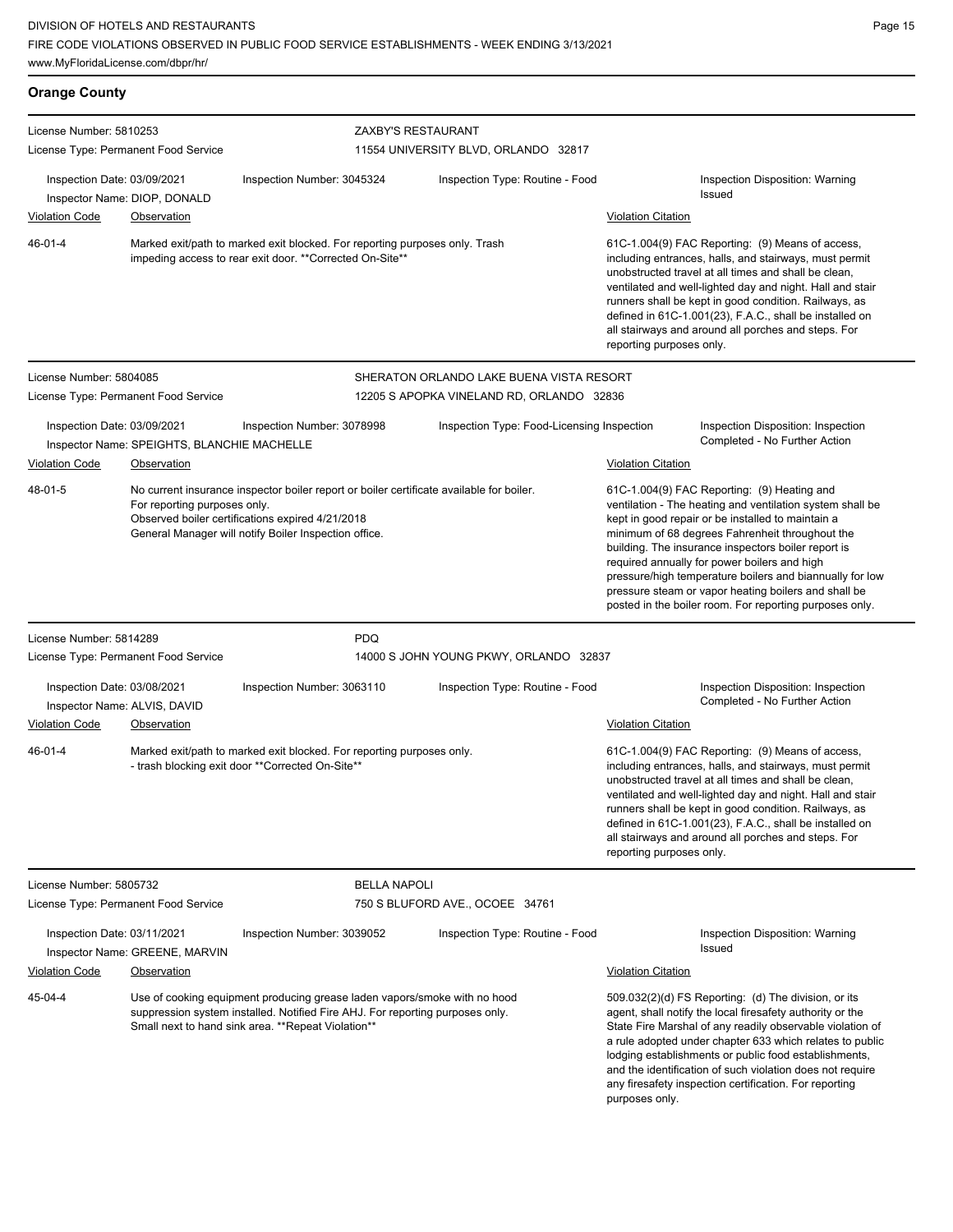| <b>Palm Beach County</b>    |                                      |                                                                                                                                                                           |                                                             |                                                                                                                                                                                                                                                                                                                                                                                                                                                                                                        |
|-----------------------------|--------------------------------------|---------------------------------------------------------------------------------------------------------------------------------------------------------------------------|-------------------------------------------------------------|--------------------------------------------------------------------------------------------------------------------------------------------------------------------------------------------------------------------------------------------------------------------------------------------------------------------------------------------------------------------------------------------------------------------------------------------------------------------------------------------------------|
| License Number: 6021001     |                                      | <b>BRIO</b>                                                                                                                                                               |                                                             |                                                                                                                                                                                                                                                                                                                                                                                                                                                                                                        |
|                             | License Type: Permanent Food Service |                                                                                                                                                                           | 550 S ROSEMARY AVE SPACE C3, WEST PALM BEACH 33401          |                                                                                                                                                                                                                                                                                                                                                                                                                                                                                                        |
| Inspection Date: 03/10/2021 | Inspector Name: GOLDMAN, BARRY       | Inspection Number: 3079570                                                                                                                                                | Inspection Type: Routine - Food                             | Inspection Disposition: Inspection<br>Completed - No Further Action                                                                                                                                                                                                                                                                                                                                                                                                                                    |
| <b>Violation Code</b>       | Observation                          |                                                                                                                                                                           |                                                             | <b>Violation Citation</b>                                                                                                                                                                                                                                                                                                                                                                                                                                                                              |
| 48-04-4                     | **Corrected On-Site**                | Propane tank (larger than 2.7 lb. water capacity/1 lb. gas capacity) located inside<br>of the building. For reporting purposes only. Operator removed tank from building. |                                                             | 509.032(2)(d) FS Reporting: (d) The division, or its<br>agent, shall notify the local firesafety authority or the<br>State Fire Marshal of any readily observable violation of<br>a rule adopted under chapter 633 which relates to public<br>lodging establishments or public food establishments,<br>and the identification of such violation does not require<br>any firesafety inspection certification. For reporting<br>purposes only.                                                           |
| License Number: 6005485     |                                      |                                                                                                                                                                           | TIDELINE OCEAN RESORT AND SPA - PALM BEACH, A KIMPTON HOTEL |                                                                                                                                                                                                                                                                                                                                                                                                                                                                                                        |
|                             | License Type: Permanent Food Service |                                                                                                                                                                           | 2842 S OCEAN BLVD, PALM BEACH 33480                         |                                                                                                                                                                                                                                                                                                                                                                                                                                                                                                        |
| Inspection Date: 03/10/2021 | Inspector Name: AHLE, ROBERT         | Inspection Number: 3064021                                                                                                                                                | Inspection Type: Routine - Food                             | Inspection Disposition: Inspection<br>Completed - No Further Action                                                                                                                                                                                                                                                                                                                                                                                                                                    |
| <b>Violation Code</b>       | Observation                          |                                                                                                                                                                           |                                                             | <b>Violation Citation</b>                                                                                                                                                                                                                                                                                                                                                                                                                                                                              |
| 48-01-5                     | For reporting purposes only.         | No current insurance inspector boiler report or boiler certificate available for boiler.                                                                                  |                                                             | 61C-1.004(9) FAC Reporting: (9) Heating and<br>ventilation - The heating and ventilation system shall be<br>kept in good repair or be installed to maintain a<br>minimum of 68 degrees Fahrenheit throughout the<br>building. The insurance inspectors boiler report is<br>required annually for power boilers and high<br>pressure/high temperature boilers and biannually for low<br>pressure steam or vapor heating boilers and shall be<br>posted in the boiler room. For reporting purposes only. |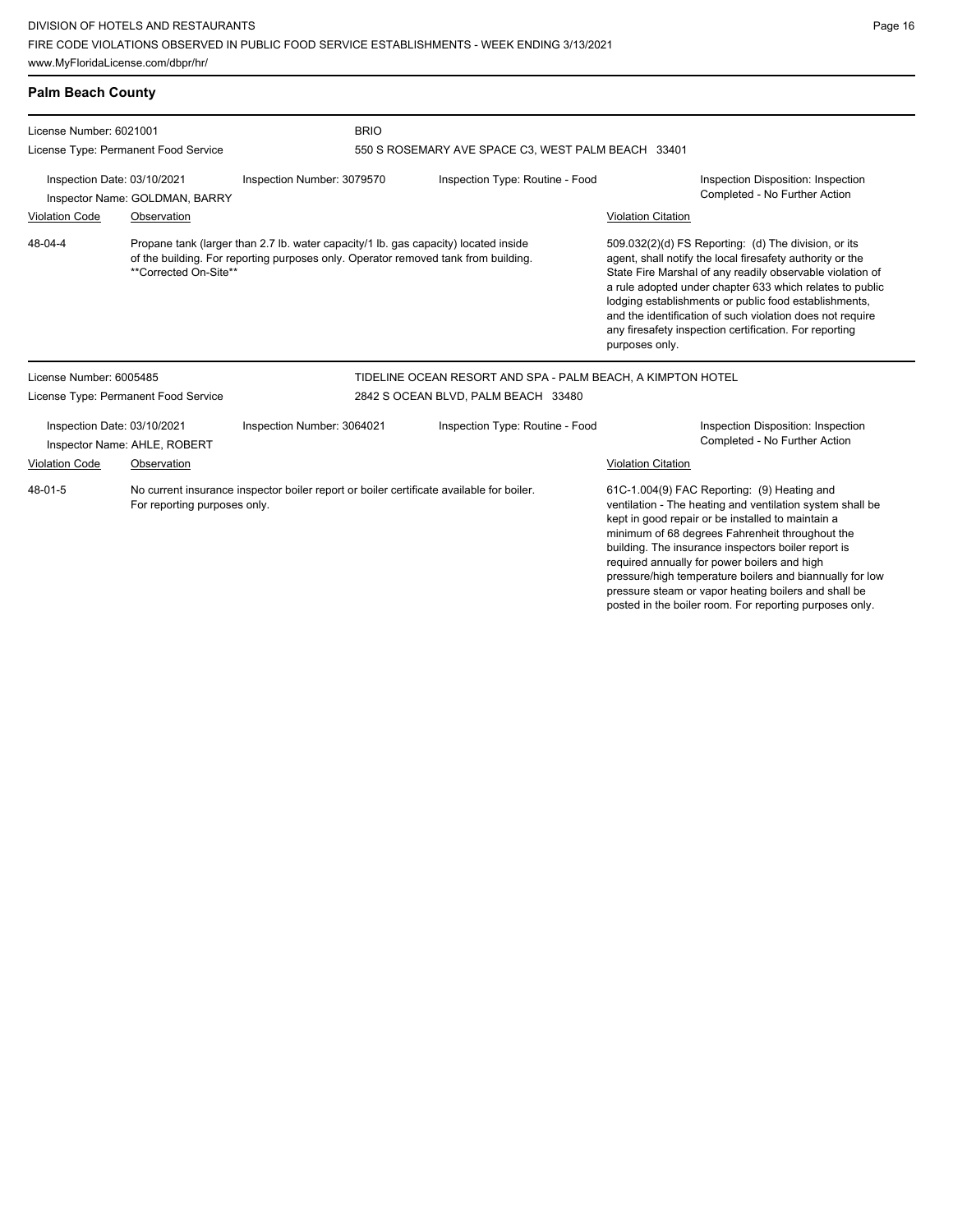| <b>Pasco County</b>                                             |                                          |                                                                                                                                                                                                                                      |                                                                        |                                                                                                                                                                                                             |                                                                 |
|-----------------------------------------------------------------|------------------------------------------|--------------------------------------------------------------------------------------------------------------------------------------------------------------------------------------------------------------------------------------|------------------------------------------------------------------------|-------------------------------------------------------------------------------------------------------------------------------------------------------------------------------------------------------------|-----------------------------------------------------------------|
| License Number: 6113562<br>License Type: Permanent Food Service |                                          |                                                                                                                                                                                                                                      | <b>MERMAIDS LOUNGE &amp; EATERY</b><br>11024 STATE RD 52, HUDSON 34669 |                                                                                                                                                                                                             |                                                                 |
| Inspection Date: 03/12/2021                                     | Inspector Name: TORRACO, MARIANNE        | Inspection Number: 3013297                                                                                                                                                                                                           | Inspection Type: Routine - Food                                        | <b>Violation Citation</b>                                                                                                                                                                                   | Inspection Disposition: Administrative<br>complaint recommended |
| <b>Violation Code</b><br>$49 - 04 - 4$                          | Observation<br>Outside:<br>seats outside | Establishment did not report seating change that affects the license fee, Clean<br>Indoor Air Act, sewage system approval or other related requirements.<br>1 picnic tables that seats 8; 4 picnic tables that seat 4 each: total 24 |                                                                        | 61C-1.004(6) FAC Reporting: (6) Attics, basements,<br>boiler rooms, meter rooms, laundry rooms, and storage<br>rooms shall be kept clean and free of debris and<br>flammables. For reporting purposes only. |                                                                 |
|                                                                 | In                                       |                                                                                                                                                                                                                                      |                                                                        |                                                                                                                                                                                                             |                                                                 |